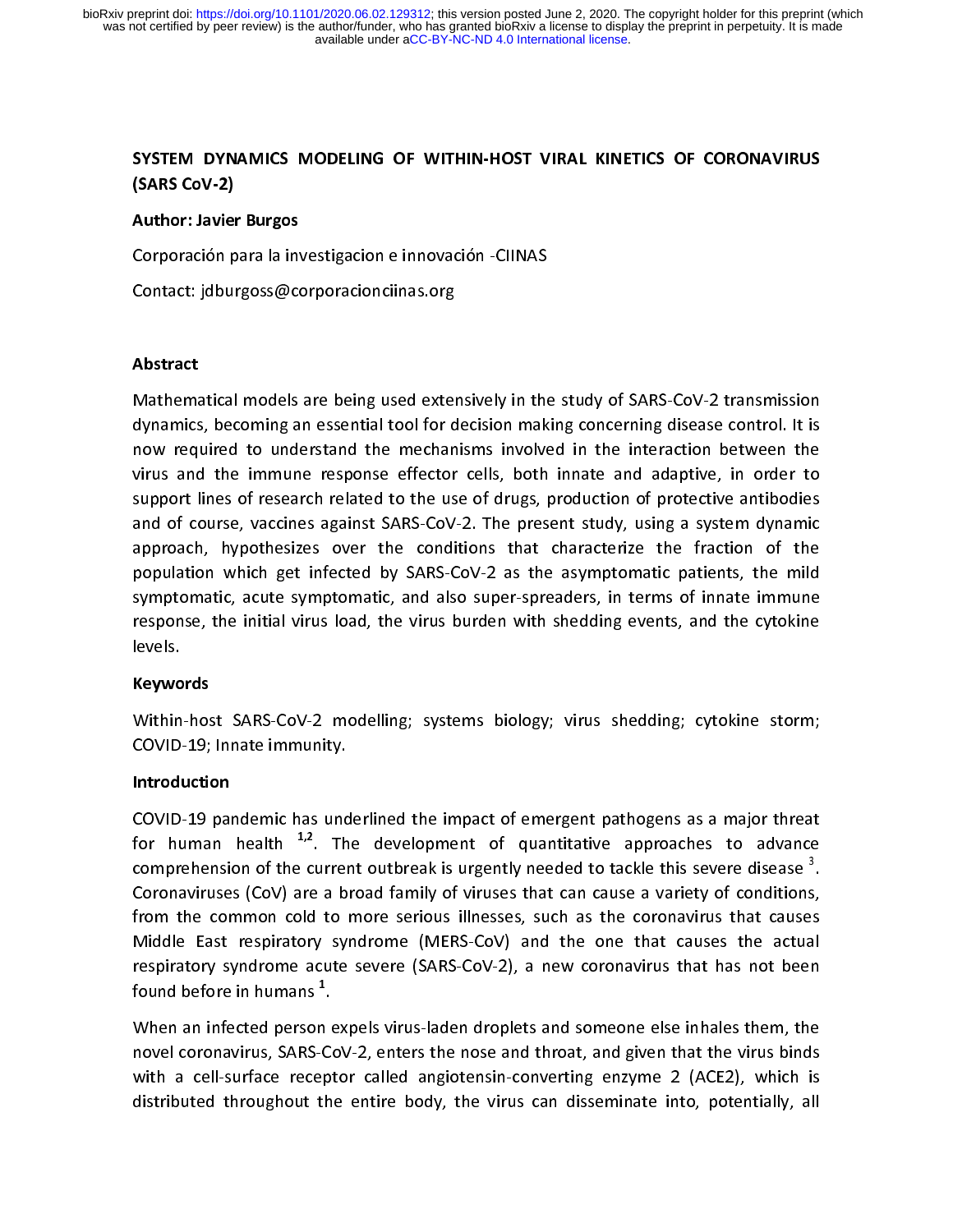of it, especially during the first week or so. Symptoms may be absent at this point. Or the<br>virus' new victim may develop a fever, dry cough, sore throat, loss of smell and taste, or<br>head and body aches. If the immune syst virus' new victim may develop a fever, dry cough, sore throat, loss of smell and taste, or<br>head and body aches. If the immune system doesn't beat back SARS-CoV-2 during this<br>initial phase, the virus then marches down the w head and body aches. If the immune system doesn't beat back SARS-CoV-2 during this<br>initial phase, the virus then marches down the windpipe to attack the lungs, where it can<br>turn deadly. The thinner, distant branches of the

innate immunity is the first to be triggered (the inflammatory reaction), taking no longer infinitive phase, the virtual market at the virtual margin process the turn deadly. The thinner, distant branches of the lung's respiratory tree end in tiny air sacs called alveoli, each lined by a single layer of cells th called alveoli, each lined by a single layer of cells that are also rich in ACE2 receptors<sup>4</sup>.<br>This series of events can be explained taking into account that during an infection, the innate immunity is the first to be tr called alveoli, each lined by a single layer of cells that are also rich in ACE2 receptors<sup>-</sup><br>This series of events can be explained taking into account that during an infectior<br>innate immunity is the first to be triggered . This series of events can be triggered (the inflammatory reaction), taking no longer<br>than minutes to hours to be fully activated <sup>5</sup>. This is crucial for the host defense in the first<br>phase of a new infection and plays a c innate inflammation in the first to be fully activated <sup>5</sup>. This is crucial for the host defense in the first phase of a new infection and plays a central role in the response against SARS-CoV-2, which can explain why most than minutes to hours to be fully activated <sup>5</sup>. This is crucial for the host defense in the first<br>phase of a new infection and plays a central role in the response against SARS-CoV-2,<br>which can explain why most of the inf phase of a new inferred interpret in the response against state of which can explain why most of the infected people will never develop COVID-19 or present mild symptoms (80.9%), the innate immunity is generally able to el present mild symptoms (80.9%), the innate immunity is generally able to eliminate<br>pathogens efficiently, but if this initial clearance of SARS-CoV-2 fails, probably due to a<br>high of virus load or virulence of invading path pathogens efficiently, but if this initial clearance of SARS-CoV-2 fails, probably due to a<br>high of virus load or virulence of invading pathogens, lymphocytes and adaptative immune<br>mechanisms are activated, increasing anti high of virus load or virulence of invading pathogens, lymphocytes and adaptative immune<br>mechanisms are activated, increasing antibody-secreting cells (ASCs), follicular helper<br>T cells (TFH cells), activated CD4+ T cells a mechanisms are activated, increasing antibody-secreting cells (ASCs), follicular helper<br>T cells (TFH cells), activated CD4+ T cells and CD8+ T cells and immunoglobulin M (IgM)<br>and IgG antibodies that bound the COVID-19 cau mechanisms are activated CD4+ T cells and CD8+ T cells and immunoglobulin M (IgM)<br>and IgG antibodies that bound the COVID-19 causing coronavirus SARS-CoV-2 were<br>detected in blood before symptomatic recovery. Also Accumulat The state (TFF cells), and lgG antibodies that bound the COVID-19 causing coronavirus SARS-CoV-2 were<br>detected in blood before symptomatic recovery. Also Accumulating evidence suggests<br>that a subgroup of patients with seve detected in blood before symptomatic recovery. Also Accumulating evidence suggests<br>that a subgroup of patients with severe COVID-19 might have a cytokine storm syndrome.<br>However, 13.8% of the infected people develop severe that a subgroup of patients with severe COVID-19 might have a cytokine storm syndrome.<br>However, 13.8% of the infected people develop severe symptoms, 4.4% become critically<br>ill and 2.9% die. These patients usually had chro that a subgroup of patients with severe components and powerer, 13.8% of the infected people develop severe symptoms, 4.4% become critically ill and 2.9% die. These patients usually had chronic diseases, including cardiova However, 13.8% die. These patients usually had chronic diseases, including cardiovascular and<br>cerebrovascular diseases, endocrine system disease, digestive system disease, respiratory<br>system disease, malignant tumors, and

Experimental and these patients usually had chronic disease, including cardiovariant and<br>cerebrovascular diseases, endocrine system disease, digestive system disease, respiratory<br>system disease, malignant tumors, and nervo system disease, malignant tumors, and nervous system disease<sup>6</sup>.<br>With the above mentioned, there is an urgent need for understanding the within-host<br>interactions between immune system and SARS-CoV-2, in order to put on the system disease, malignant tumors, and nervous system disease<br>With the above mentioned, there is an urgent need for unde<br>interactions between immune system and SARS-CoV-2, in ord<br>framework the results of extensive diagnosti r<br>.r<br>.l<br>.p interactions between immune system and SARS-CoV-2, in order to put on the correct<br>framework the results of extensive diagnostic trials all around the world to detect<br>asymptomatic individuals and, of course, to develop nove framework the results of extensive diagnostic trials all around the world to detect<br>asymptomatic individuals and, of course, to develop novel therapeutics, including<br>antivirals and vaccines <sup>7,8</sup>. Moreover, variables perta asymptomatic individuals and, of course, to develop novel therapeutics, including<br>antivirals and vaccines <sup>7,8</sup>. Moreover, variables pertaining to the pathogen-host interaction<br>are practically unknown<sup>9</sup>, including the fol antivirals and vaccines <sup>7,8</sup>. Moreover, variables pertaining to the pathogen-host interaction<br>are practically unknown <sup>9</sup>, including the following: dynamic of viral shedding, the role of<br>initial viral load, the dynamic of are practically unknown<sup>9</sup>, including the following: dynamic of viral shedding, the role of<br>initial viral load, the dynamic of the viral burden and its relation with the occurrence of<br>cytokine storm, and the relation of th are practically unknown  $\tilde{\ }$ , including the following: dynamic of viral shedding, the role of<br>initial viral load, the dynamic of the viral burden and its relation with the occurrence of<br>cytokine storm, and the relation cytokine storm, and the relation of these variables with the ongoing of the COVID-19 from<br>asymptomatic towards severe or critically affected. The present study hypothesizes over<br>the conditions that characterize the fractio cytomic storm, and the relation of the relations control asymptomatic towards severe or critically affected. The present study hypothesizes over<br>the conditions that characterize the fraction of the population which get inf asymptomate critical severe or critically infected the population which get infected by SARS-CoV2, remains asymptomatic or mildly infected, while another fraction being severely symptomatic, the definition of asymptomaticsymptomatic, the definition of asymptomatic-spreaders and super-spreaders status<br>regarding SARS-CoV-2 infection in humans. Also, shed some light on the dynamics of the<br>Cytokine storm syndrome associated with COVID-19. regarding SARS-CoV-2 infection in humans. Also, shed some light on the dynamics of the regarding Scytokine storm syndrome associated with COVID-19.<br>Cytokine storm syndrome associated with COVID-19. Cytokine storm syndrome associated with COVID-19.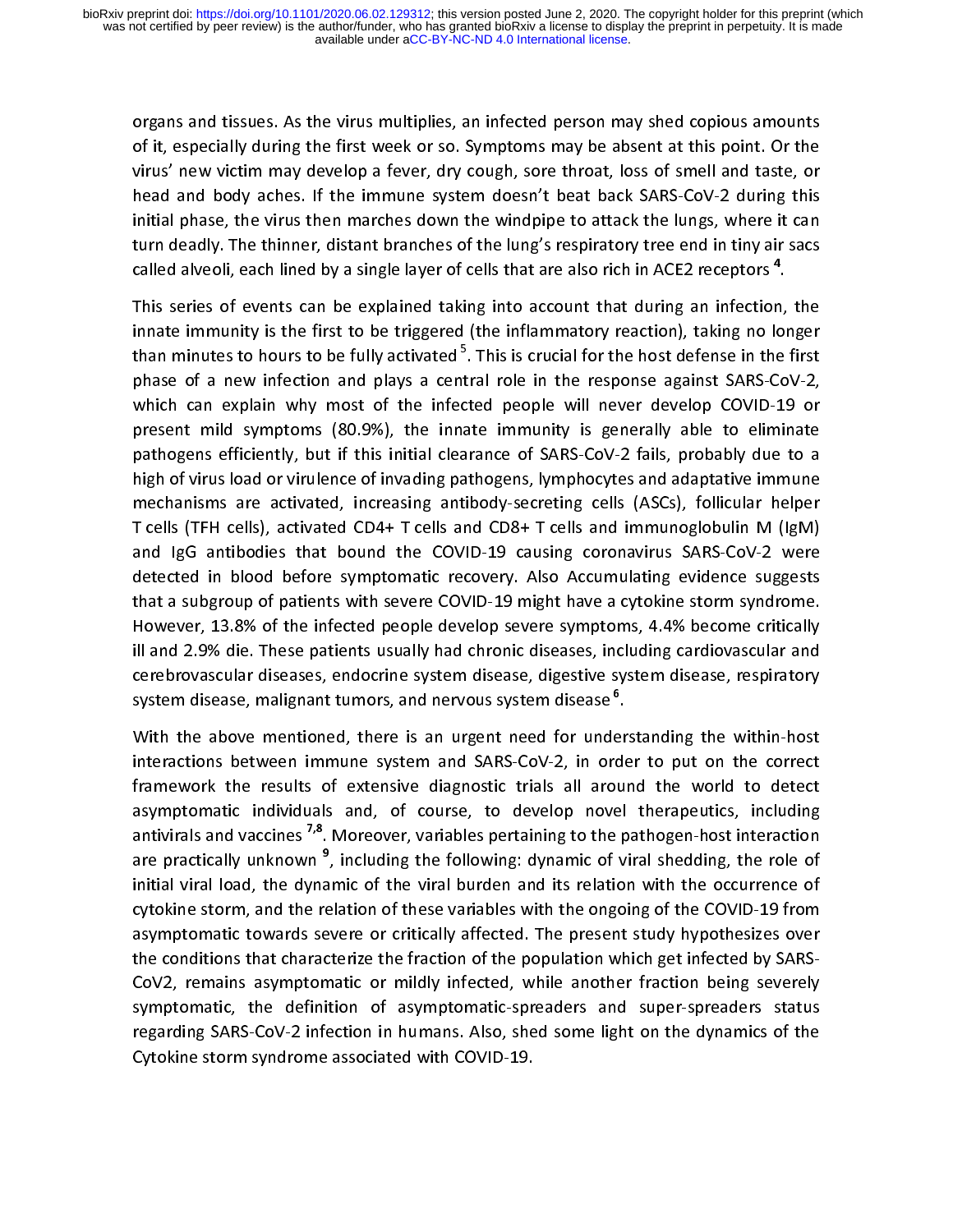#### Mathematical model

The present model consists of two components, the first one corresponds to the interaction between two populations, the immune cells and the virus SARS-CoV-2; the second part corresponds to Cytokine release as a response

#### Two species interaction

and virus populations at time  $t = 14$  days, which corresponds to the Incubation period induced by the interaction between the immune system and SARS-CoV-2 virus.<br>Two species interaction<br>This is a two populations model where  $i$  and  $v$  represent, respectively, the immune cells<br>and virus populations at time Two species interaction<br>This is a two populations model where *i* and *v* represent, respectively, the im<br>and virus populations at time t= 14 days, which corresponds to the Incubat<br>(from infection to symptoms). Following This is a two populations model where  $t$  and  $v$  represent, respectively, the immune cells<br>and virus populations at time t= 14 days, which corresponds to the Incubation period<br>(from infection to symptoms). Following Laue and virus populations at time tends of the India, the median incubation period is<br>estimated to be 5.1 days (95% CI, 4.5 to 5.8 days), and 97.5% of those who develop<br>symptoms will do so within 11.5 days (CI, 8.2 to 15.6 day estimated to be 5.1 days (95% CI, 4.5 to 5.8 days), and 97.5% of those who develop<br>symptoms will do so within 11.5 days (CI, 8.2 to 15.6 days) of infection. These estimates<br>imply that, under conservative assumptions, 101 o symptoms will do so within 11.5 days (Cl, 8.2 to 15.6 days) of infection. These estimates<br>imply that, under conservative assumptions, 101 out of every 10 000 cases (99th<br>percentile, 482) will develop symptoms after 14 day symptom imply that, under conservative assumptions, 101 out of every 10 000 cases (99th percentile, 482) will develop symptoms after 14 days (336 hours) of active monitoring or quarantine.<br>In constructing a model of the in imply that, and the percentile, and 2) will develop symptoms after 14 days (336 hours) of active monitoring or<br>
in constructing a model of the interaction of the two populations, the following<br>
in constructing a model of t

percentile.<br>
1. In constructing a model of the interaction of the two populations, the following<br>
1. In the absence of the immune response, which could be innate immune response<br>
(IIR) or adaptative immune response, the vi

- n<br>In construc<br>assumptions<br>1. In th<br>(IIR)<br>the c In the absence of the immune response, which could be innate immune response<br>
(IIR) or adaptative immune response, the viral load grows at a rate proportional to<br>
the current population; thus  $\frac{dv}{dt} = \alpha v, \alpha > 0$ , when  $i =$ 1. In the absence c<br>(IIR) or adaptative<br>the current popu<br>2. In the absence<br>0 when  $v = 0$ (IIR) or adaptative immune response, the viral load grows at a rate proportional to<br>the current population; thus  $\frac{dv}{dt} = \alpha v, \alpha > 0$ , when  $i = 0$  and  $IIR=0$ .<br>2. In the absence of the virus load the immune cells dies out;  $\frac{dV}{dt} = \alpha v, \alpha > 0, \text{ wh}$ 
	- $\frac{d}{dt} = -\gamma t, \gamma >$ u, wnen v
	- (IIR) or analytimize immunity experiency interting group is the viral lock of the current population; thus  $\frac{dv}{dt} = \alpha v, \alpha > 0$ , when  $i = 0$  and  $IIR=0$ .<br>
	In the absence of the virus load the immune cells dies out; thus  $\frac$ the current population; thus  $\frac{dE}{dt} = \alpha v, \alpha > 0$ , when  $i = 0$  and  $IIR=0$ .<br>
	In the absence of the virus load the immune cells dies out; thus  $\frac{di}{dt}$ <br>
	0, when  $v = 0$ .<br>
	The number of encounters between the immune cells an 2. In the absence of the virus load the immune cells dies out; thus  $\frac{1}{dt}$ <br>0, when  $v = 0$ .<br>3. The number of encounters between the immune cells and virus is pro<br>the product of their populations. Each of such encounters = υ.<br>er of<br>ct of<br>the ir<br>n. Th<br>3νi, ν the product of their populations. Each of such encounters tends to promote the growth of the immune cells, by clonal expansion, and to inhibit the growth of the viral burden. Thus, the growth rate of the immune cells is i growth of the immune cells, by clonal expansion, and to inhibit the growth of the viral burden. Thus, the growth rate of the immune cells is increased by a term of<br>the form  $\beta v i$ , while the growth rate of the viral burden is decreased by a term<br> $-\beta v i$ , and  $\beta$  is a positive constant.<br>onsequence of th the form  $\beta vi$ , while the growth rate of the viral burden is decreased by a term  $-\beta vi$ , and  $\beta$  is a positive constant.<br>
	positive constant.<br>
	posible to obtain the set of equations<br>
	ed as follows, starting with the popula  $-pv$

the form  $p\bar{v}$ <br>- $\beta v i$ , and  $\beta$ <br>onsequence<br>ed as follows<br> $p - \beta v i - v I$ . As a consequence of these assumptions, it is possible to obtain the set of equations  $\iota$ , and p is a positive constant.<br>quence of these assumptions<br>; follows, starting with the pop<br> $\partial \nu i - \nu IIR$ <br>) represent the variation in ti

$$
\frac{dv}{dt} = \alpha v - \beta v i - v IIR
$$
 (1)

described as follows, starting with the population of viral particles or viral burden (*v*).<br>  $\frac{dv}{dt} = \alpha v - \beta v i - v IIR$  (1)<br>
Equation (1) represent the variation in time of the virus population within the host as<br>
function o described as follows, starting with the population of viral particles or viral burden ( $v$ <br>  $\frac{dv}{dt} = \alpha v - \beta v i - v I I R$  (1)<br>
Equation (1) represent the variation in time of the virus population within the h<br>
function of  $\alpha v$ )<br>.0<br>.ns<br>.ns FIR<br>sent the variation in time of the virus population within<br>ng  $\alpha$  the initial viral load. The last part of the equation (<br>inction of the Innate Immune Response (IIR); This is cruciat<br>phase of a new infection, and play function of  $\alpha v$ , being  $\alpha$  the initial viral load. The last part of the equation (1) means the function of  $dv$ , being  $\alpha$  the initial viral load. The last part of the equation (1) means the<br>viral decay by the action of the Innate Immune Response (*IIR*); This is crucial for the host<br>defense in the first phase of a defense in the first phase of a new infection, and plays a central role in the response defense in the first phase of a new infection, and plays a central role in the response<br>and plays a new infection, and plays a central role in the response of a new infection, and in the response of<br>the response of a new i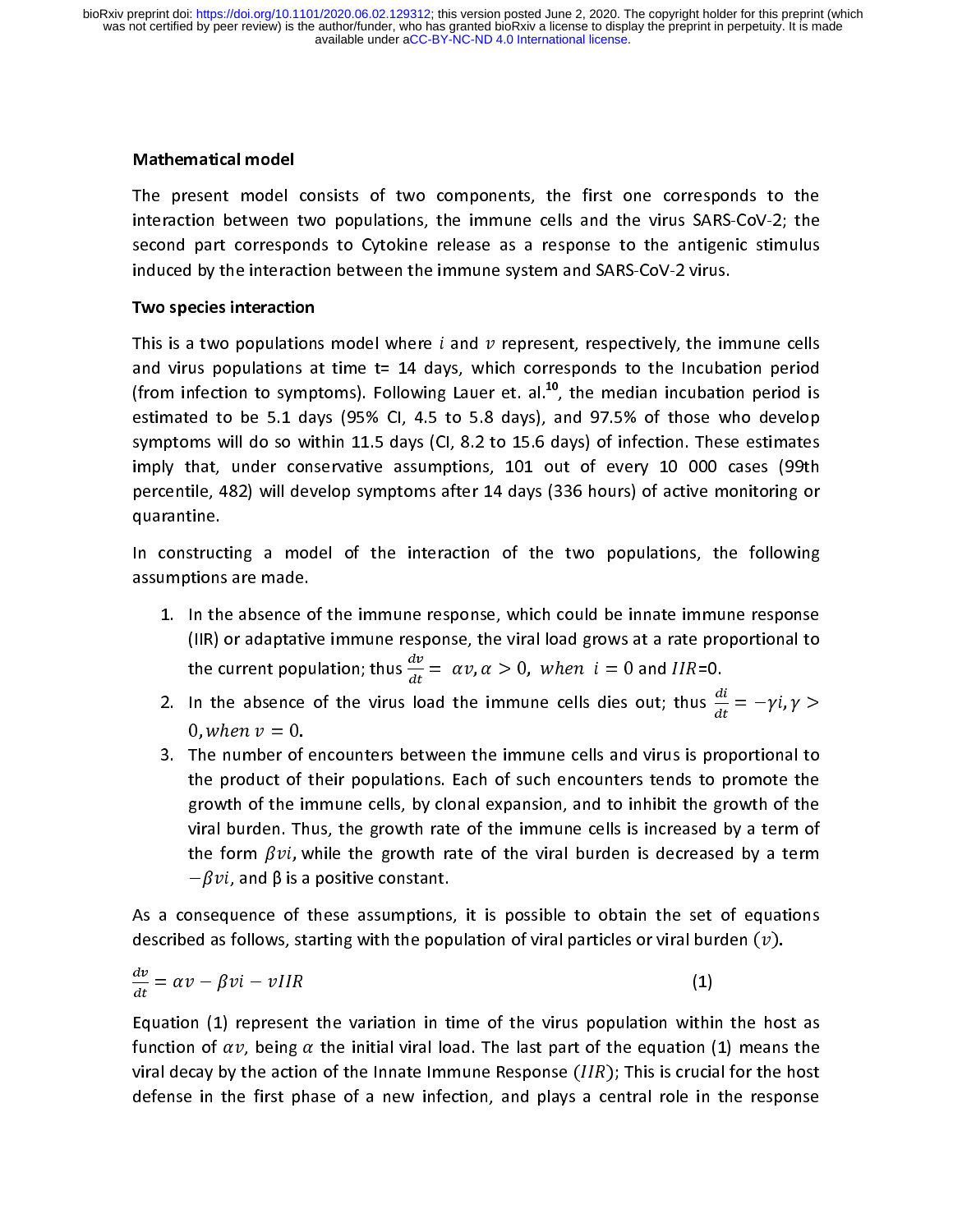against SARS-CoV-2  $^{9,11,12}$ , which can explain why most of the infected people will never<br>develop COVID-19 or present mild symptoms (80.9%); Thus, the innate immunity is<br>generally able to eliminate pathogens efficientl

generally able to eliminate pathogens efficiently.<br>Moreover, the host innate immune system detects viral infections by using pattern<br>recognition receptors (PRRs) to identify pathogen-associated molecular patterns (PAMPs).<br> Moreover, the host innate immune system deprecipation receptors (PRRs) to identify pathogen<br>At present, the known PRRs mainly include to<br>(RLR), NOD-like receptor (NLR), C-type lectin-lik<br>receptors in the cytoplasm, such as (RLR), NOD-like receptor (NLR), C-type lectin-like receptors (CLmin), and free-molecule receptors in the cytoplasm, such as cGAS, IFI16, STING, DAI, and soon. In the present study, the innate immune response against SARS-C recognition receptor (PTMP) is mainly include toll-like receptor (TLR), RIG-I-like receptor<br>(RLR), NOD-like receptor (NLR), C-type lectin-like receptors (CLmin), and free-molecule<br>receptors in the cytoplasm, such as cGAS, (RLR), NOD-like receptor (NLR), C-type lectin-like receptors (CLmin), and free-molecule receptors in the cytoplasm, such as cGAS, IFI16, STING, DAI, and soon. In the present study, the innate immune response against SARSreceptors in the cytoplasm, such as cGAS, IFI16, STING, DAI, and soon. In the present<br>study, the innate immune response against SARS-CoV-2 is defined assuming that an<br>optimal or adequate innate immune response eliminates study, the innate immune response against SARS-CoV-2 is defined assuming that an optimal or adequate innate immune response eliminates in its entirety (100%) the pathogens with which it interacts  $^{13}$ , and a suboptimal state), the innate immune response aliminates in its entirety (100%) the<br>pathogens with which it interacts <sup>13</sup>, and a suboptimal IIR is characterized by fail to control<br>the virus in some degree. Under these conditions, I pathogens with which it interacts <sup>13</sup>, and a suboptimal IIR is characterized by fail to control<br>the virus in some degree. Under these conditions, IIR is defined as a characteristic function<br>from [0,1] to [0,1], as follow pathogens with which it interacts  $\cdot$ , and a suboptimal IIR is characterized by tail to control<br>the virus in some degree. Under these conditions, IIR is defined as a characteristic function<br>from [0,1] to [0,1], as follow

otherwise if suboptimal

from [0,1] to [0,1], as follows:<br>  $\text{IIR} = \begin{cases} 1 & \text{if optimal} \\ \text{otherwise} & \text{if suboptimal} \end{cases}$ <br>
Now, for suboptimal Innate immune response (IIR<1), three categories (quartiles) are<br>
defined inspired by the latest clinical reports for COVI IIR=  $\{$ 1 *If optimal*<br>
Now, for suboptimal Innate important<br>
defined inspired by the latest clini<br>  $\{Q_3 = 0.75$  pa:<br>  $\{Q_2 = 0.50$ <br>  $Q_1 = 0.25$ 

| (otherwise if suboptimal                                                                                                                                                                                                      |
|-------------------------------------------------------------------------------------------------------------------------------------------------------------------------------------------------------------------------------|
| Now, for suboptimal Innate immune response (IIR<1), three categories (quartiles) are<br>defined inspired by the latest clinical reports for COVID-19 <sup>6</sup> ,                                                           |
| patients without comorbidity or at most one<br>$\left\{ \begin{aligned} Q_3 &= 0.75 \\ Q_2 &= 0.50 \\ Q_1 &= 0.25 \end{aligned} \right.$<br>patients with at least one comorbidity<br>patients with two or more comorbidities |
| Meaning respectively, up to 75% efficiency in the clearing of the pathogen, up to 50% and                                                                                                                                     |
| up to 25%. On the other hand, the initial Viral load ( $\alpha$ ) and the viral burden $(v)$ , are                                                                                                                            |

 $\begin{bmatrix} 1 \\ 1 \\ 1 \end{bmatrix}$ Meaning respectively, up to 75% efficiency in the elearing of the pathogen, up to 36% and<br>up to 25%. On the other hand, the initial Viral load ( $\alpha$ ) and the viral burden ( $v$ ), are<br>expressed, respectively, in  $log_{10}$  cop up to 25%. On the other hand, the initial Viral load (α) and the viral burden  $(v)$ , are expressed, respectively, in  $log_{10}$  copies/ml\*hour, in short (copies/ml\*h), and  $log_{10}$  copies/ml) and following To KK-W et. al.<sup>14</sup> copies/ml, in short (copies/ml) and following To KK-W et. al.<sup>14</sup>, their values are chosen in<br>the real interval [1-10]. The interaction rate ( $\beta = 0.96$ ) between the virus particles and<br>the immune effector cells (*vi*) is copies/ml, in short (copies/ml) and following To KK-W et. al.<sup>44</sup>, their values are chosen in<br>the real interval [1-10]. The interaction rate ( $\beta = 0.96$ ) between the virus particles and<br>the immune effector cells ( $vi$ ) is the real interval [1-10]. The interaction rate  $(\beta = 0.96)$  between the virus particles and<br>the immune effector cells  $(vi)$  is obtained from Hernandez-Vargas & Velasco-Hernandez<br><sup>15</sup>, who derived it by fitting numerical es

the immune effector cells ( $vt$ ) is obtained from Hernandez-Vargas & Velasco-Hernandez<br>
<sup>15</sup>, who derived it by fitting numerical estimations comparing the performance of their<br>
mathematical model with the data obtained fr <sup>25</sup>, who derived it by fitting numerical estimations comparing the performance of their<br>mathematical model with the data obtained from nine patients with COVID-19.<br>The innate immune system inhibits virus replication, pro The innate immune system inhibits virus replication, promotes virus clearand<br>tissue repair, and triggers a prolonged adaptive immune response against the v<br>latter is represented in the present model by the population of i tissue repair, and triggers a prolonged adaptive immune response against the viruses, the<br>latter is represented in the present model by the population of immune effector cells (*i*).<br> $\frac{di}{dt} = \beta vi - \gamma i$  (2)<br>Equation (2) rep

$$
\frac{di}{dt} = \beta vi - \gamma i \tag{2}
$$

Latter is represented in the present model by the population of immune effector cells (*i*).<br>  $\frac{di}{dt} = \beta vi - \gamma i$  (2)<br>
Equation (2) represent the dynamic of immune effector cells as a function of the<br>
interaction rate  $\beta$  latter is represented in the present model by the population of immune effector cells (*i*).<br>  $\frac{di}{dt} = \beta v i - \gamma i$  (2)<br>
Equation (2) represent the dynamic of immune effector cells as a function of the<br>
interaction rate  $\beta$  $t - \gamma t$ <br>
(2) represent the dynamic of immune effector cells as a func<br>
on rate β between the virus particles with the immune effector cells (<br>
te (γ) of immune effector cells. Regarding the immune effector cell<br>
re expre interaction rate  $\beta$  between the virus particles with the immune effector cells (*vi*), and the death rate ( $\gamma$ ) of immune effector cells. Regarding the immune effector cells (*i*), their values are expressed as  $log_{10}$ interaction rate  $p$  between the virus particles with the immune effector cells  $(v_i)$ , and the<br>death rate  $(\gamma)$  of immune effector cells. Regarding the immune effector cells  $(i)$ , their<br>values are expressed as  $log_{10}$  of death rate (γ) of immune effector cells. Regarding the immune effector cells (i), their<br>values are expressed as log<sub>10</sub> of the number of effector cells /ml. The death rate of<br>immune effector cells (γ = 0.11) is taken fro immune effector cells ( $\gamma = 0.11$ ) is taken from Macallan D et.al. <sup>16</sup>, who measured, using<br>  $\gamma$ . The death rate of the death rate of the death rate of the death rate of the death rate of the death rate of the death rat immune effector cells ( $\gamma=0.11$ ) is taken from Macallan D et.al. <sup>16</sup>, who measured, using<br>immune effector cells ( $\gamma=0.11$ ) is taken from Macallan D et.al. <sup>16</sup>, who measured, using<br>immune effector cells ( $\gamma=0.11$ )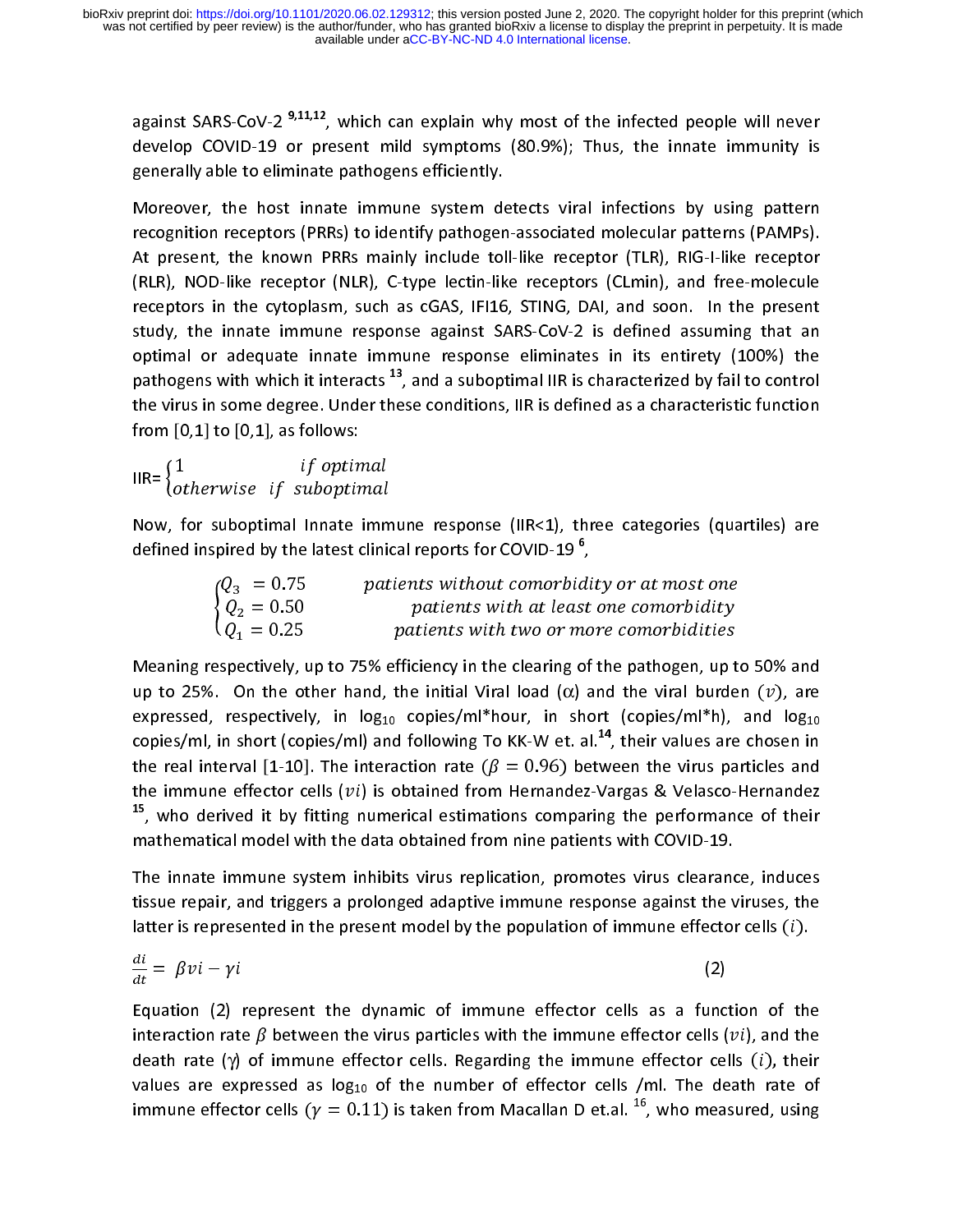In vivo labeling with  ${}^{2}H_{2}$ -Glucose and cell sorting methods, the proliferation and disappearance of immune effector cells in healthy human volunteers.

#### Cytokine release

Cytokines play a central role in limiting the viral spreading within the host during the early on uppearance of immune effector cells in healthy funding continuation.<br>Cytokines play a central role in limiting the viral spreading within the l<br>phases of the disease. The dynamic of cytokines (c) release is repre The discussion of the disease. The dynamic of cytokines (c) release is represented by equation<br>
(3).<br>  $\frac{dc}{dt} = -\delta c + MSc$  (3)<br>
Assuming that the dynamic behavior of cytokine release, follows a mass action law which<br>
denotes

$$
\frac{dc}{dt} = -\delta c + MSc \tag{3}
$$

(3).<br>  $\frac{dc}{dt} = -\delta c + MSc$  (3)<br>
Assuming that the dynamic behavior of cytokine release, follows a mass action law which<br>
depends on the product of the stimulus S by the production rate M of cytokines by these<br>
cells. S is de  $\frac{dc}{dt}$  =<br>Assu<br>dep<br>cells  $= -oc + MSc$  (3)<br>suming that the dynamic behavior of cytokine release, follows a mass action law<br>pends on the product of the stimulus S by the production rate M of cytokines by<br>ls. S is defined as the effect of immune cells a Assuming that the dynamic behavior of  $\lambda$  is depends on the product of the stimulus  $S$  by the production rate  $M$  of cytokines by these cells.  $S$  is defined as the effect of immune cells activity on cytokine production depends on the product of the stimulus 5 by the production rate *M* of cytokines by these<br>cells. *S* is defined as the effect of immune cells activity on cytokine production, and *M*,<br>following, Waito et.al. <sup>17</sup>, is defi cells. 3 is defined as the effect of immune cells activity on cytokine production, and  $M$ , following, Waito et.al. <sup>17</sup>, is defined as the maximum cytokine production rate expressed as a percentage. On the other hand, in as a percentage. On the other hand, in the absence of these stimulated producers, the<br>number of cytokines will rapidly decline at a rate  $\delta$ , defined in function of the effect of<br>intensity of virus exposure on cytokine c appreciable influence on cytokine decline  $^{18}$ . Finally, to record the dynamic of cytokine intensity of virus exposure on cytokine decline <sup>18</sup>. Finally, to record the dynamic of cytokine<br>release the Log<sub>10</sub> of average cytokine concentration is used.<br>**Systems dynamics approach**<br>To develop a versatile strategy to

#### Systems dynamics approach

To develop a versatile strategy to study the complex issues of the within-host SARS-CoV-2 appreciable influence on cytokine decline <sup>19</sup>. Finally, to record the dynamic of cytokine<br>release the Log<sub>10</sub> of average cytokine concentration is used.<br>**Systems dynamics approach**<br>To develop a versatile strategy to study Systems dynamics approach<br>To develop a versatile strategy to study the complex issues of<br>kinetic model, a system dynamic approach  $^{19,20}$  is built the<br>description of the different parameters, components, feedk<br>system beh Kinetic model, a system dynamic approach  $19,20$  is built through the identification and description of the different parameters, components, feedbacks and processes that drive system behavior (Table 1). The Stock Flow di kinetic model, a system dynamic approach  $\frac{1}{2}$  is built through the identification and<br>description of the different parameters, components, feedbacks and processes that drive<br>system behavior (Table 1). The Stock Flow d system behavior (Table 1). The Stock Flow diagram, corresponding to the differential<br>equations of the model, is presented in Appendix 1.<br>Results<br>The dynamic simulation of the differential equation model (1), (2) and (3), u

### Results

system behavior (Table 1). The Stock Tiow diagram, corresponding to the differential<br>equations of the model, is presented in Appendix 1.<br>The dynamic simulation of the differential equation model (1), (2) and (3), under the equations of the model, is presented in Appendix 1.<br>Results<br>The dynamic simulation of the differential equatic<br>conditions and parameters specified in Table 1, which<br>between SARS-CoV-2 and the immune cells, gives ris<br>first The dynamics and parameters specified in Table 1, which seeks to represent the interactions<br>between SARS-CoV-2 and the immune cells, gives rise to a series of interesting results. The<br>first of them is related to the condit between SARS-CoV-2 and the immune cells, gives rise to a series of interesting results. The<br>first of them is related to the conditions that determine the occurrence or not of a<br>periodic behavior associated with the dynamic first of them is related to the conditions that determine the occurrence or not of a<br>periodic behavior associated with the dynamics in time of the immune response effector<br>cells and that of the viral particle population, periodic behavior associated with the dynamics in time of the immune response effector<br>cells and that of the viral particle population, similar to the behavior of a predator-prey<br>system (see **figure 1**).<br>As can be seen in

periodic behavior associated with the dynamics in time of the behavior of a predator-prey<br>system (see **figure 1**).<br>As can be seen in **Table 2**, in cases of innate deficient or suboptimal immune response <sup>21</sup>,<br>i.e. 0.1≤IIR system (see **figure 1**).<br>As can be seen in **Table 2**, in cases of innate deficient or suboptimal immune response <sup>21</sup>,<br>i.e. 0.1≤IIR<1, there is a phenomenon of viral shedding following an increasing oscillatory<br>behavior, System (see figure 1).<br>As can be seen in Tab<br>i.e. 0.1≤||R<1, there is<br>behavior, both in the<br>the initial viral load  $\alpha$ As can be seen in Table 2, in cases of innate deficient or suboptimal immune response  $\tilde{ }^n$ , i.e. 0.1 $\leq$ IIR<1, there is a phenomenon of viral shedding following an increasing oscillatory behavior, both in the freque i.e. 0.1≤||R<1, there is a phenomenon of viral shedding following an increasing oscillatory<br>behavior, both in the frequency and level of viral load (copies/ml), as the IIR is lower and<br>the initial viral load  $\alpha$  is betw the initial viral load  $\alpha$  is between 1 and 0.5 copies/ml. It is interesting to note that, with  $\alpha$  is interesting to note that, with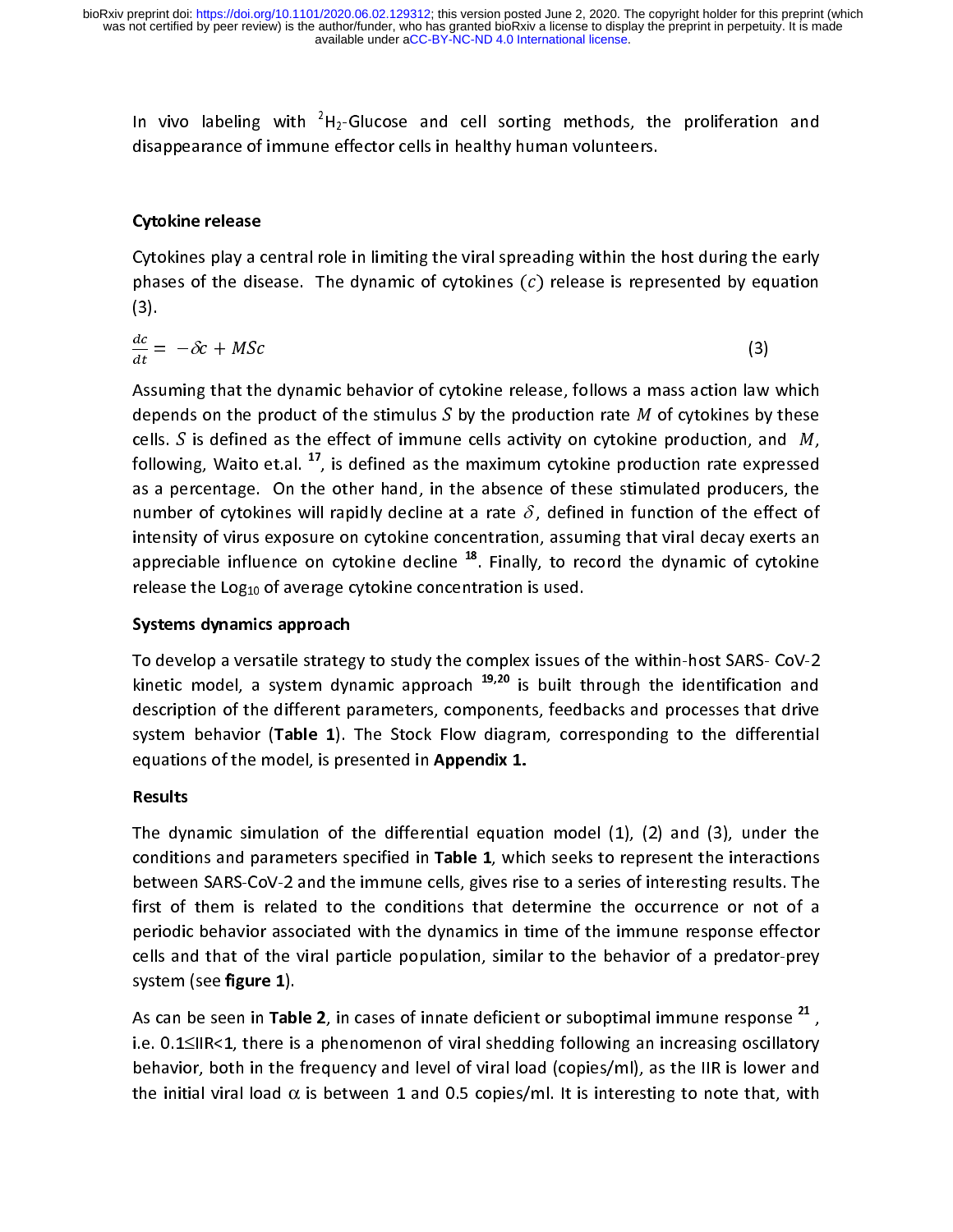lower viremia, for the present case,  $0.1 \leq \alpha \leq 0.5$  copies/ml, virus shedding events occur<br>only when IIR= 0.1. The above provides an explanation for clinical observation related to<br>positive RT-PCR results in patients w positive RT-PCR results in patients who have recovered from COVID-19 <sup>22,23,24</sup>. Following Li<br>and collaborators <sup>24</sup>, the prolonged shedding of virus from recovered patients is obviously<br>not an isolated phenomenon, but an and collaborators <sup>24</sup>, the prolonged shedding of virus from recovered patients is obviously<br>not an isolated phenomenon, but an integral component of the interaction dynamics<br>between SARS-CoV-2 and the immune cells.

and collaborators <sup>24</sup>, the prolonged shedding of virus from recovered patients is obviously<br>not an isolated phenomenon, but an integral component of the interaction dynamics<br>between SARS-CoV-2 and the immune cells.<br>The nu between SARS-CoV-2 and the immune cells.<br>The numerical results seem to indicate that, with low viral loads, even if the individual<br>does not have an optimal IIR, it is possible not to develop COVID-19 disease, a fact that<br>e The numerical results seem to indicate tha<br>does not have an optimal IIR, it is possible<br>evidently reinforces the benefits of the soc<br>associated with the use of mouthpieces<br>throughout the world. does not have an optimal IIR, it is possible not to develop COVID-19 disease, a fact that<br>evidently reinforces the benefits of the social distancing policies and hygiene measures<br>associated with the use of mouthpieces, am evidently reinforces the benefits of the social distancing policies and hygiene measures

even with IIR=1, i.e. optimal innate immunity, it is possible to generate an oscillatory throughout the world.<br>
It is also observed in Table 2 that if  $IIR=1$ , the infection does not progress from any viral<br>
load equal to or less than 1. However, when  $\alpha$  is greater than 1, it is found (Table 3), that<br>
even w It is also observed in **T**<br>load equal to or less th<br>even with IIR=1, i.e. c<br>shedding dynamic of i<br>the high rate of infectio It is also observed in Table 2 that if  $Im-1$ , the infection does not progress from any viral<br>load equal to or less than 1. However, when  $\alpha$  is greater than 1, it is found (Table 3), that<br>even with IIR=1, i.e. optimal in load equal to or less than 1. However, when  $\alpha$  is greater than 1, it is found (Table 3), that<br>even with IIR=1, i.e. optimal innate immunity, it is possible to generate an oscillatory<br>shedding dynamic of infection, at le shedding dynamic of infection, at least for  $2 \le \alpha \le 4$  copies/ml. This would partly explain<br>the high rate of infection in healthy hospital staff, because they are on the front line of the<br>battle against the coronavirus, battle against the coronavirus, usually in an environment overexposed to the pathogen.<br>Interestingly, for  $4 < \alpha \le 10$  copies/ml, there is no viral recurrence, which would indicate<br>that, when the initial infection is carri Interestingly, for  $4 < \alpha \le 10$  copies/ml, there is no viral recurrence, which would indicate<br>that, when the initial infection is carried out by high viral loads, some mitigation event<br>occur, which also seems to happen eve Interestingly, for  $4 < \alpha \le 10$  copies/ml, there is no viral recurrence, which would indicate<br>that, when the initial infection is carried out by high viral loads, some mitigation event<br>occur, which also seems to happen eve

occur, which also seems to happen even under conditions of low capacity of innate<br>immune response (IIR=0.1) as shown in Table 4.<br>On the other hand, when the dynamics of cytokine levels are taken into consideration, the<br>fir immune response (IIR=0.1) as shown in Table 4.<br>On the other hand, when the dynamics of cytokine levels are taken into consideration, the<br>first thing that should be emphasized is that, under infection conditions characteriz Immune response (IIR=0.1) as shown in Table 4.<br>On the other hand, when the dynamics of cytoki<br>first thing that should be emphasized is that, ur<br>the occurrence of oscillatory virus shedding,<br>continuous increasing behavior a The contribution and the dynamics of cytokine intertion conditions characterized by<br>the occurrence of oscillatory virus shedding, the concentration of cytokines has a<br>continuous increasing behavior as can be seen in **Figur** The occurrence of oscillatory virus shedding, the concentration of cytokines has a<br>continuous increasing behavior as can be seen in **Figure 2**; thus the cytokine storm can<br>also be described as a cytokine cascade. Furtherm continuous increasing behavior as can be seen in **Figure 2**; thus the cytokine storm can<br>also be described as a cytokine cascade. Furthermore, the model suggests that the<br>cytokine storm syndrome is also a result of a posi also be described as a cytokine cascade. Furthermore, the model suggests that the cytokine storm syndrome is also a result of a positive feedback between the two populations, under the specific combinations of initial vir cytokine storm syndrome is also a result of a positive feedback between the two<br>populations, under the specific combinations of initial viral load numbers and innate<br>immune system status, since i) as can be seen in **Table** populations, under the specific combinations of initial viral load numbers and innate<br>immune system status, since i) as can be seen in **Table 2**, with  $\alpha$  =1 and 0.1≤IR≤0.2, at the<br>end of the simulation period of 336 hou immune system status, since i) as can be seen in Table 2, with  $\alpha$  =1 and 0.1≤IIR≤0.2, at the end of the simulation period of 336 hours, cytokine concentrations are high, between 124 and 138 pg/ml ii) in table 3, when  $1$ and 138 pg/ml ii) in **table 3**, when  $1 \le \alpha \le 4$  copies/ml, a final concentration of 130 pg/ml is<br>reached, even when individuals have an optimal innate immune response. Finally, in **Table**<br>4, the worst-case scenario is ob reached, even when individuals have an optimal innate immune response. Thany, in Table<br>4, the worst-case scenario is observed, with a high initial viral load and a poor innate<br>immune response, where at the end of 336 hours  $\frac{4}{4}$ , the worst-case scenario is observed, while a high initial viral load and a poor innate immune response, where at the end of 336 hours, a concentration of cytokines of 194 pg/ml is reached. It is possible to pro pg/ml is reached. It is possible to propose the hypothesis that individuals who meet the<br>conditions described above of viral load, IIR status and cytokine concentration, could<br>correspond to severe or critical symptomatic p conditions described above of viral load, IIR status and cytokine concentration, could correspond to severe or critical symptomatic patients  $25$ . correspond to severe or critical symptomatic patients  $\tilde{\phantom{a}}$  .<br>The series of critical symptomatic patients  $\tilde{\phantom{a}}$  .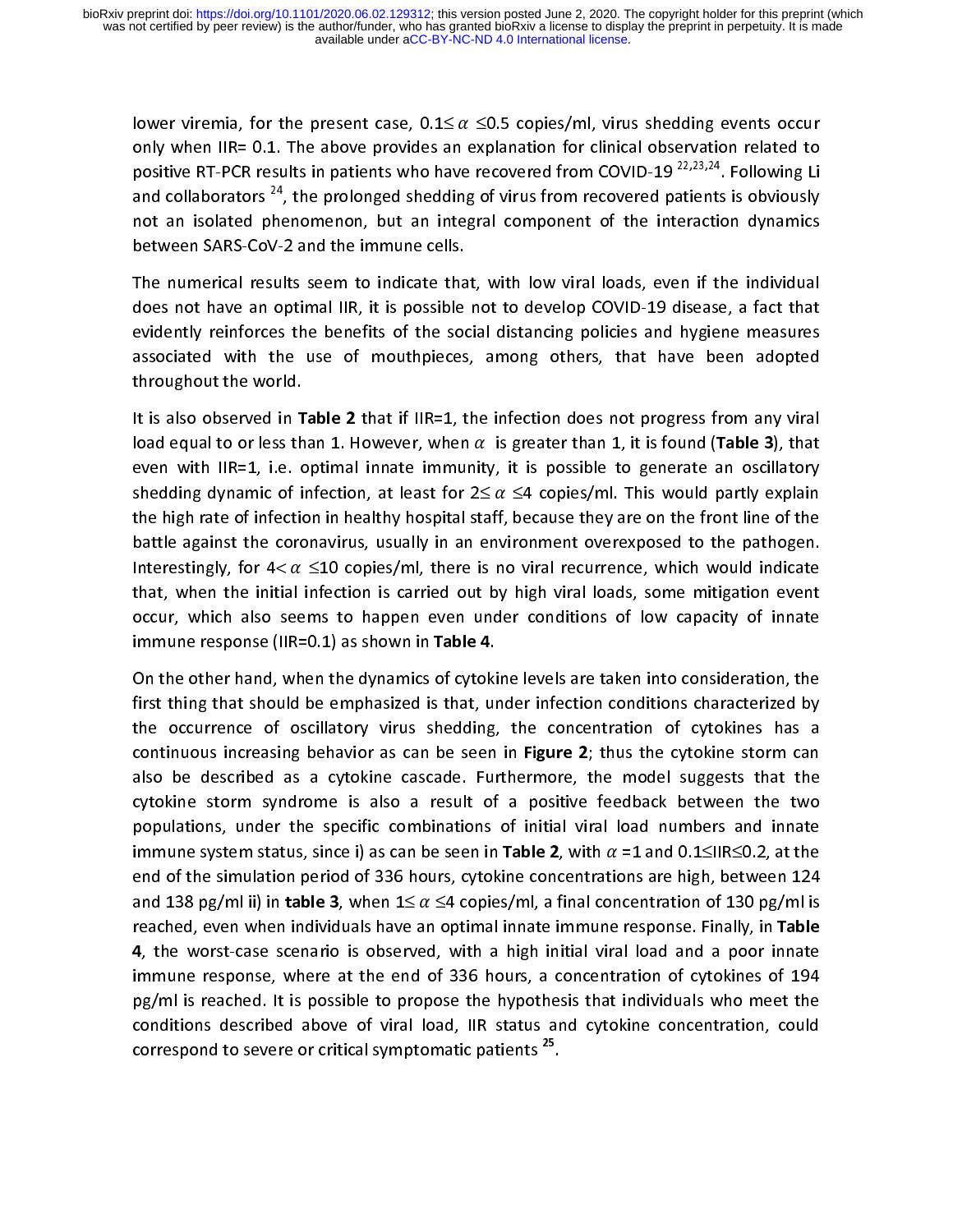In the literature on the clinical course of severe and critical COVID-19 patients <sup>26</sup>, the<br>deregulated production of the pro-inflammatory cytokines contributes to inflammation,<br>tissue damages and in acute COVID-19 patient tissue damages and in acute COVID-19 patients, deposition of fibrin and platelet<br>microthrombi in the lung vasculature, which contribute to progressive respiratory<br>dysfunction and eventually to death. It's the fine tuning b microthrombi in the lung vasculature, which contribute to progressive respiratory<br>dysfunction and eventually to death. It's the fine tuning between the molecules restricting<br>the growth of pathogens and pro-inflammatory mol dysfunction and eventually to death. It's the fine tuning between the molecules restricting<br>the growth of pathogens and pro-inflammatory molecules which maintains the balance<br>and helps in running the host system effectivel the growth of pathogens and pro-inflammatory molecules which maintains the balance<br>and helps in running the host system effectively, which seems to depend on the initial<br>conditions of viral load and innate immune status.<br>

and helps in running the host system effectively, which seems to depend on the initial<br>conditions of viral load and innate immune status.<br>The contribution of asymptomatic persons with MERS-CoV or SARS-CoV-2 to the<br>transmi conditions of viral load and innate immune status.<br>The contribution of asymptomatic persons with MERS-CoV or SARS-CoV-2 to the<br>transmission is not well characterized <sup>27</sup>. Those asymptomatic cases may play a role in the<br>t The contribution of asymptomatic persons witransmission is not well characterized <sup>27</sup>. Those asy<br>transmission and thus pose a significant infection of<br>the results of the model related to cytokine conce<br>the data from the s The contribution of all properties of  $2^2$ . Those asymptomatic cases may play a role in the transmission and thus pose a significant infection control challenge  $^{28}$ . Taking into account the results of the model relate transmission and thus pose a significant infection control challenge <sup>28</sup>. Taking into account<br>the results of the model related to cytokine concentrations at the end of 366 hours, and<br>the data from the study of cytokine p transmission and thus pose a significant infection control challenge  $\sim$ . Taking into account<br>the results of the model related to cytokine concentrations at the end of 366 hours, and<br>the data from the study of cytokine p the data from the study of cytokine profiles in patients infected by SARS-CoV-2<sup>29</sup>, it is<br>possible to propose that individuals with cytokine levels below 90 pg/ml with low viral<br>burden dynamics ( $v \le 3$  copies/ml) and II possible to propose that individuals with cytokine levels below 90 pg/ml with low viral<br>burden dynamics ( $v \le 3$  copies/ml) and IIR<0.8, correspond to mild asymptomatic patients<br>(see **Table 2**). Finally, the model suggest possible dynamics ( $v \le 3$  copies/ml) and IIR<0.8, correspond to mild asymptomatic patients (see Table 2). Finally, the model suggests a definition for super-spreaders such as those (Table 3), whose circulating viral burd burden dynamics ( $\nu \leq 3$  copies/ml) and IIR<0.8, correspond to mild asymptomatic patients (see **Table 2**). Finally, the model suggests a definition for super-spreaders such as those (**Table 3**), whose circulating viral

(Table 3), whose circulating viral burden  $v$  of 3 copies/ml or more, but cytokine concentration below 90 pg/ml.<br>The present work shed some light on the definition of asymptomatic and super-spreaders status regarding SARS (Table 3), whose circulating viral burden  $v$ <br>concentration below 90 pg/ml.<br>The present work shed some light on the defin<br>status regarding SARS-CoV-2 infection in hui<br>deserve further studies to examine the clinical<br>viral status regarding SARS-CoV-2 infection in humans, but their role in the transmission deserve further studies to examine the clinical course of those individuals, viral dynamics, viral loads and immune status, to estimate th The present work shed some lig<br>status regarding SARS-CoV-2<br>deserve further studies to exam<br>viral loads and immune status<br>dynamic of SARS-CoV-2. Such s The presenting SARS-CoV-2 infection in humans, but their role in the transmission<br>deserve further studies to examine the clinical course of those individuals, viral dynamics,<br>viral loads and immune status, to estimate thei status regarding state of a material in manufally, and their transmitted deserve further studies to examine the clinical course of those individuals, viral dynamics, viral loads and immune status, to estimate their real co designation and immune the climate further contribution to the transmission<br>dynamic of SARS-CoV-2. Such studies will enhance the understanding of the pathogenesis<br>of these emerging viruses and will inform policy makers to viral loads and immunity status, to estimate their contribution of the transmission<br>dynamic of SARS-CoV-2. Such studies will enhance the understanding of the pathogenesis<br>of these emerging viruses and will inform policy ma dynamic of these emerging viruses and will inform policy makers to make scientifically sound<br>recommendations.<br>**Limitations**<br>Some limitations of the study are the following. First, it is assumed that the interaction<br>between

#### Limitations

of the scommendations.<br>
Limitations<br>
Some limitations of the study are the following. First, it is assumed that the interaction<br>
between viral particles and immune response effecting cells is of a symmetrical nature,<br>
when **Limitations<br>Some limitations of<br>Some limitations of<br>between viral parti<br>when in fact it is me<br>which generates th** between viral particles and immune response effecting cells is of a symmetrical nature,<br>when in fact it is mediated by the invasion of the virus into the epithelial cells of the lungs,<br>which generates the stimulus that cau when in fact it is mediated by the invasion of the virus into the epithelial cells of the lungs,<br>which generates the stimulus that causes their interaction with the immune cells. On the<br>other hand, it is assumed that the i which generates the stimulus that causes their interaction with the immune cells. On the other hand, it is assumed that the innate immune response acts as a simple characteristic function, which oversimplifies the chain of function, which oversimplifies the chain of events related to the non-specific response, function, which oversimplifies the chain of events related to the non-specific response,<br>but allows the obtaining of a set of interesting results that explain some clinical<br>observations associated with COVI-19, such as the Function, which overtain the chain of events related to the non-persint response of<br>but allows the obtaining of a set of interesting results that explain some clinical<br>observations associated with COVI-19, such as the cyto

#### **Conclusions**

observations associated with COVI-19, such as the cytokine storm.<br> **Conclusions**<br>
The present study hypothesizes over the conditions that characterize the fraction of the<br>
population which get infected by SARS-CoV2; the as **Conclusions**<br>
The present study hypothesizes over the conditions that characte<br>
population which get infected by SARS-CoV2; the asymptomatic<br>
optimal Innate immune response, exposed at low virus loads and population which get infected by SARS-CoV2; the asymptomatic patients as those with optimal Innate immune response, exposed at low virus loads and controlling the viremia optimal Innate immune response, exposed at low virus loads and controlling the viremia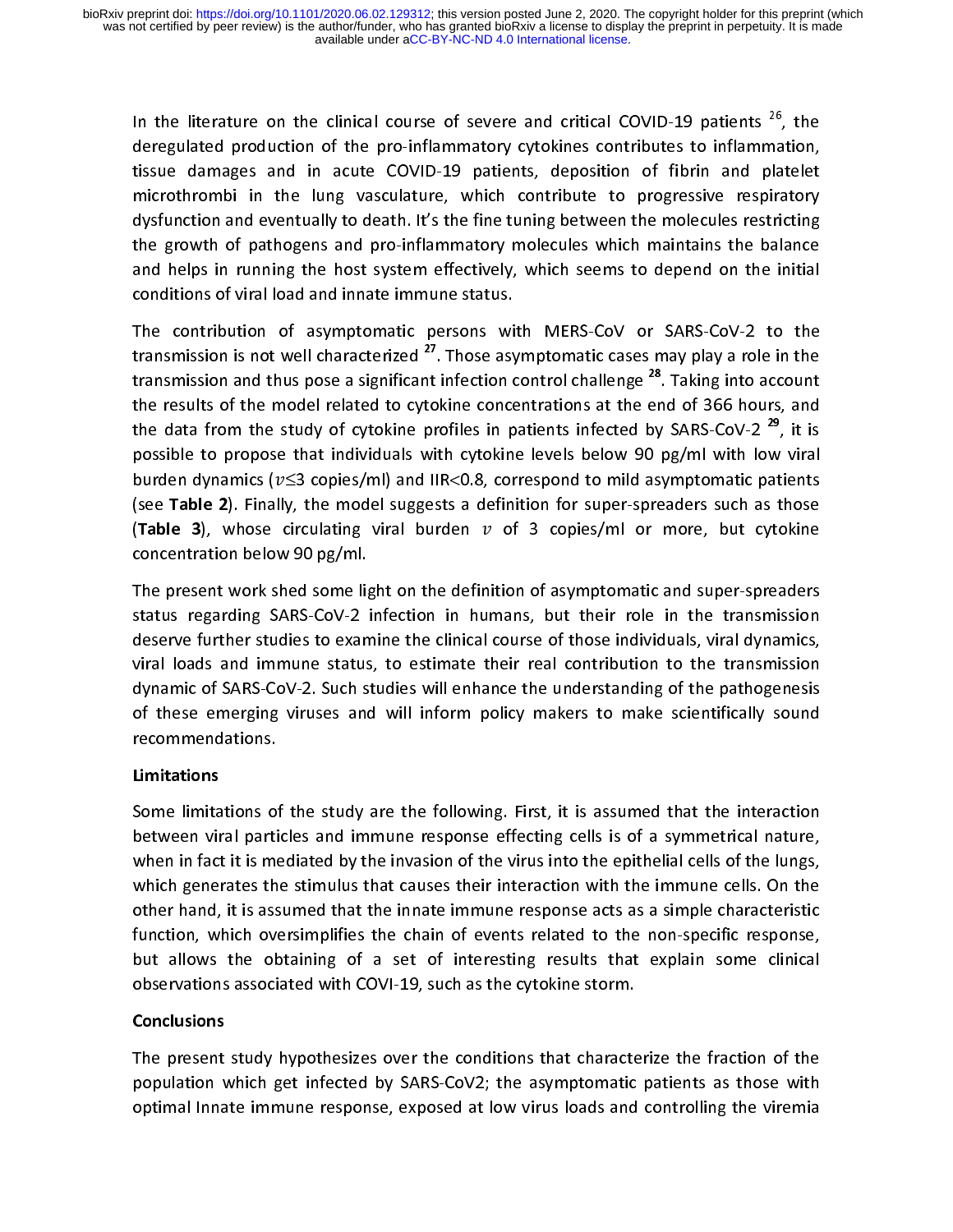people. The asymptomatic or symptomatic mildly infected patients, as those possessing a<br>low viral burden with shedding episodes, given their suboptimal innate immune response<br>and, with a cytokine level between 18 and 80 pg people. The viral burden with shedding episodes, given their suboptimal innate immune response<br>and, with a cytokine level between 18 and 80 pg/ml. these patients could be infective to<br>other people. In this category could b and, with a cytokine level between 18 and 80 pg/ml. these patients could be infective to<br>other people. In this category could be classified those patients, that although possesses<br>an adequate innate immune response, were e and, the a cytomic level between 18 and 19 pg/ml. these patients, that although possesses<br>an adequate innate immune response, were exposed to high virus loads and present virus<br>shedding, but maintains cytokines level below ontain people in this category could be character pattents, that although posterior an adequate innate immune response, were exposed to high virus loads and present virus shedding, but maintains cytokines level below 50 pg shedding, but maintains cytokines level below 50 pg/ml. these individuals could<br>corresponds to a super-spreaders group. Finally, the set of acute or severe symptomatic<br>patients, characterized by deficient innate immune res corresponds to a super-spreaders group. Finally, the set of acute or severe symptomatic<br>patients, characterized by deficient innate immune response, suffering viral shedding<br>episodes frequently and with an increasing conce patients, characterized by deficient innate immune response, suffering viral shedding<br>episodes frequently and with an increasing concentration of cytokines of 130 pg/ml or<br>more. Some of these patients surely die, because t patition of cytokines of 130 pg/ml or episodes frequently and with an increasing concentration of cytokines of 130 pg/ml or more. Some of these patients surely die, because the pro-inflammatory cytokines are detrimental, c episodes frequently and that an increasing concentration of cytomics of these patients surely die, because the pro-inflammatory cytokines are detrimental, causing the cytokine storm with increasing viral load, tissue damag detrimental, causing the cytokine storm with increasing viral load, tissue damages and<br>pathophysiology.

#### References

pathophysiology.<br>
References<br>
1) Li, Q., Guan, X., P. Wu, P., et.al. Early Transmission Dynamics in Wuhan, China, of Novel 1) Li, Q., Guan, X., P. Wu, P., et.al. Early Transmission Dynamics in Wuhan, China, of Novel<br>Coronavirus-Infected Pneumonia. N. Engl. J. Med. 2020. 382, 1199–1207.<br>doi:10.1056/NEJMoa2001316pmid:31995857 |<br>|<br>(<br>(

2) Coronavirus-Infected Pneumonia. N. Engl. J. Med. 2020. 382, 1199–1207.<br>
1) doi:10.1056/NEJMoa2001316pmid:31995857<br>
2) World Health Organization. Novel Coronavirus (2019-nCoV) situation report-2<br>
1) the strategy online a Coronavirus-Inferior Inferior Inferior Inferior Inferior Inferior Inferior Inferior Inferior Inferior 2019-120<br>
2) World Health Organization. Novel Coronavirus (2019-nCoV) sit<br>
[published online ahead of print January<br>
htt 2) World Health Organization. Novel Co<br>(published online ahead of<br>https://www.who.int/docs/default-source/com<br>p-2-2019-ncov.pdf<br>3) Giordano, G., Blanchini, F., Bruno, R., Cola 21, 2020]<br>
21, 2020]<br>
2) https://www.who.int/docs/default-source/coronaviruse/situationreports/20200122-sitre<br>
2) Giordano, G., Blanchini, F., Bruno, R., Colaneri, P., Di Filippo, A., Angela Di Matteo, A.<br>
2) Giordano, G.,

nttps://www.who.int/docs/default-source/coronaviruse/situationreports/20200122-sitre<br>p-2-2019-ncov.pdf<br>3) Giordano, G., Blanchini, F., Bruno, R., Colaneri, P., Di Filippo, A., Angela Di Matteo, A.<br>Colaner, M. Modelling the marting and particular persons per anti-solomony of the parameters of postes-<br>1980 - Sidisman, G., Blanchini, F., Bruno, R., Colaneri, P., Di Filippo, A., Angela Di Matteo, A<br>19 - Colaner, M. Modelling the COVID-19 epidemi and Controllery<br>1999 - Siordano, G., Bl<br>2019 - Colaner, M. Mode<br>1999 - Madman, M., Clinicians trace after

Colaner, M. Modelling the COVID-19 epidemic and implementation of population-wide<br>interventions in Italy. 2020. Nature Medicine. https://doi.org/10.1038/s41591020-0883-7.<br>4) Wadman, M., Couzin-Frankel, J., Kaiser, J., Mata Colaner, M. Modelling and Coloration and inplementation of population of interventions in Italy. 2020. Nature Medicine. https://doi.org/10.1038/s41591020-0883-7.<br>4) Wadman, M., Couzin-Frankel, J., Kaiser, J., Matacic, C. H interventions in Italy.<br>4) Wadman, M., Couzin-Frankel, J., Kaiser, J., Matacic, C. How does coronavirus kill?<br>Clinicians trace a ferocious rampage through the body, from brain to toes. 2020. Science.<br>doi:10.1126/science.ab Clinicians trace a ferocious rampage through the body, from brain to toes. 2020. Science.<br>doi:10.1126/science.abc3208.<br>5) Netea, M., Quintin J. and van der Meer, J. Trained immunity: a memory for innate host<br>defense. 2011.

doi:10.1126/science.abc3208.<br>5) Netea, M., Quintin J. and van der Meer, J. Trained immunity: a memory for innate host<br>defense. 2011. Cell Host Microbe 9, 355-361.<br>6) Chen, N. et al. Epidemiological and Clinical Characteris

doi:10.1126/science.abc3208. 5) Neters, M., Quintin Prince (M. 1955) (M. 1948)<br>19 September 2011. Cell Host Microbe 9, 355-361.<br>6) Chen, N. et al. Epidemiological and Clinical Characteristics of 99 Cases of 2019 Novel<br>10223, 507–513., doi:10.1016/s014 defense. 2011. The final Hostein Care is an above 5.<br>
6) Chen, N. et al. Epidemiological and Clinic:<br>
Coronavirus Pneumonia in Wuhan, China: A I<br>
10223, 507–513., doi:10.1016/s01406736(20)<br>
7) Liang, K. Mathematical model Coronavirus Pneumonia in Wuhan, China: A Descriptive Study. 2020. The Lancet, vol. 395,<br>10223, 507–513., doi:10.1016/s01406736(20)30211-7.<br>7) Liang, K. Mathematical model of infection kinetics and its analysis for COVID-19

Coronavirus Preumonia in Premis, Premistry Preumonics, 2023, 507–513., doi:10.1016/s01406736(20)30211-7.<br>The Lang, K. Mathematical model of infection kinetics and its analysis for COVID-19, SARS<br>and MERS.2020. Infection ge 7) Liang, K. Mathematical model of infection kinetics an<br>and MERS.2020. Infection genetics and Evolution.<br>https://doi.org/10.1016/j.meegid.2020.104306 and MERS.2020. Infection genetics and Evolution.<br>https://doi.org/10.1016/j.meegid.2020.104306<br>https://doi.org/10.1016/j.meegid.2020.104306 https://doi.org/10.1016/j.meegid.2020.104306

https://doi.org/10.1016/j.meegid.2020.104306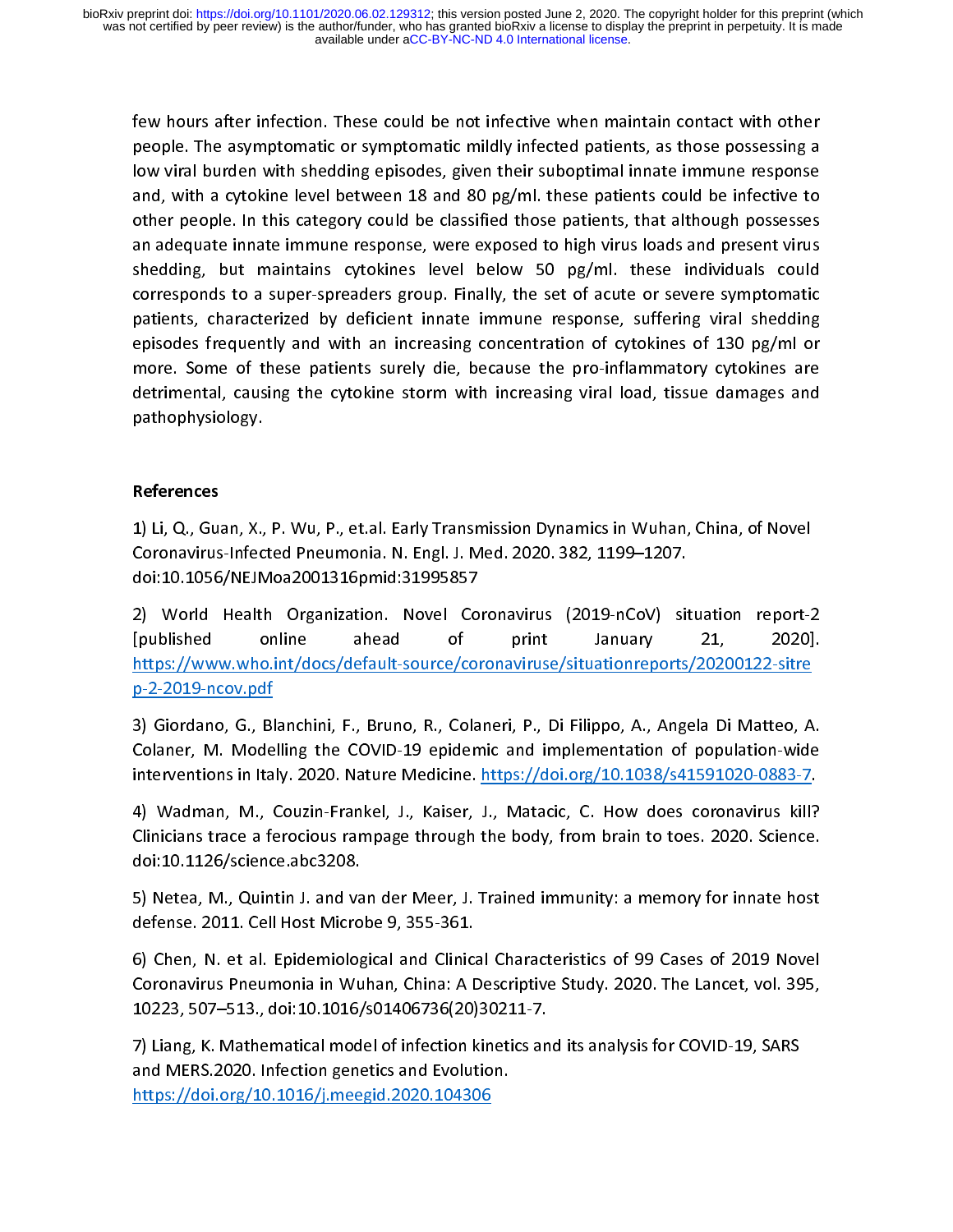8) Lia,C., Xub, J., Liuc, J., and Zhou, T., The within-host viral kinetics of SARS-CoV-2. 2020.<br>BioRxiv preprint doi. https://doi.org/10.1101/2020.02.29.965418doi<br>9) Li, G., Fan Y., Lai Y., et.al. Coronavirus infections an

bioRxiv preprint doi. https://doi.org/10.1101/2020.02.29.965418doi<br>9) Li, G., Fan Y., Lai Y., et.al. Coronavirus infections and immune responses. J. Med. Virol.<br>2020;1–9. DOI: 10.1002/jmv.25685.<br>10) Lauer, S., Kyra, H., Gr 9) Li, G., Fan T., Early, Ct.al. Coronavirus infections and immune responses. J. Med. Virol.<br>2020; 1–9. DOI: 10.1002/jmv.25685.<br>10) Lauer, S., Kyra, H., Grantz, B., Qifang, B. The Incubation Period of Coronavirus Disease<br>2 2020 An Emerica Capture 2020<br>2019 (COVID-19) From Publicly Rep<br>2020 Ann Intern Med.172(9):577-58<br>11) Akira S, Uematsu S, Takeuchi<br>2006;124(4):783-80. 10) Lauer, S., Kyra, H., Grantz, B., Qifang, B. The Incubation Period of Coronavirus Disease

2020 Ann Intern Med.172(9):577-582.<br>2020 Ann Intern Med.172(9):577-582.<br>2006;124(4):783-80.<br>12) Frieman, M., Mark Heiseb, M., and Bari, R. SARS coronavirus and innate immunity.<br>2008. Virus Research 133, 101–112. 11) Akira S, Uematsu S, Takeuchi O.<br>2006;124(4):783-80.<br>12) Frieman, M., Mark Heiseb, M., ar<br>2008. Virus Research 133, 101–112.

2006;124(4):783-80.<br>12) Frieman, M., Mark Heiseb, M., and Bari, R. SARS coronavirus and innate immunity.<br>2008. Virus Research 133, 101–112.<br>13) Netea, MG., and Josten, LAB. Trained Immunity and Local Innate Immune Memory i 12) Frieman, M., Ma<br>2008. Virus Research<br>13) Netea, MG., and<br>the Lung. 2018. Cell.

12) Frieman, M., Mark Heiseb, M., and Bari, R. SARS coronavirus and innate immunity.

2008. Virus Research 133, 101–112.<br>13) Netea, MG., and Josten, LAB. Trained Immunity and Local Innate Immune Memory in<br>the Lung. 2018. Cell. 175, 6, 1463-1465.<br>14) To, KK., et.al. Temporal profiles of viral load in posteri 13) The Lung. 2018. Cell. 175, 6, 1463-1465.<br>14) To, KK., et.al. Temporal profiles of viral load in posterior oropharyngeal saliva samples<br>and serum antibody responses during infection by SARS-CoV-2: an observational cohor The Lung. 2018. Cell. 1891<br>The Kanasral profiles of vand serum antibody responses during<br>Study. 2020. Lancet Infect Dis. 20: 565–7<br>Thernandez-Vargas & Velasco-Hernar<br>In Humans. MedRxiv preprints. https://d and serum antibody responses during infection by SARS-CoV-2: an observational cohort<br>study. 2020. Lancet Infect Dis. 20: 565–74<br>15) Hernandez-Vargas & Velasco-Hernandez. 2020, In-host Modelling of COVID-19 Kinetics<br>in Huma

study. 2020. Lancet Infect Dis. 20: 565–74<br>15) Hernandez-Vargas & Velasco-Hernandez. 2020, In-host Modelling of COVID-19 Kinetics<br>in Humans. MedRxiv preprints. https://doi.org/10.1101/2020.03.26.20044487.<br>16) Macallan, D. Study. 15) Hernandez-Vargas & Velasco-Hernand<br>in Humans. MedRxiv preprints. https://doi<br>16) Macallan, D. et.al. Rapid turnover of e<br>2004. J. Exp. Med. 200 (2), 255-260. in Humans. MedRxiv preprints. https://doi.org/10.1101/2020.03.26.20044487.<br>16) Macallan, D. et.al. Rapid turnover of effector memory CD4 T cells in healthy humans.<br>2004. J. Exp. Med. 200 (2), 255-260.<br>17) Waito, M., Walsh,

in Humans Medana, preprints in type, y searing, 2012-19, 2020-10.1101<br>16) Macallan, D. et.al. Rapid turnover of effector memory CD4 T cells in healt<br>2004. J. Exp. Med. 200 (2), 255-260.<br>17) Waito, M., Walsh, SR., Rasiuk, A 2004. J. Exp. Med. 200 (2), 255-260.<br>17) Waito, M., Walsh, SR., Rasiuk, A., Bridle, BW., and Willms, A. A Mathematical Model<br>of Cytokine Dynamics During a Cytokine Storm. 2016. In J. Bélair et al. (eds.),<br>Mathematical and <sup>2</sup><br>17) Waito, M., Walsh, SR., Rasiuk, A<br>of Cytokine Dynamics During a<br>Mathematical and Computational<br>Engineering, DOI 10.1007/978-3-3<br>Switzerland. of Cytokine Dynamics During a Cytokine Storm. 2016. In J. Bélair et al. (eds.),<br>Mathematical and Computational Approaches in Advancing Modern Science and<br>Engineering, DOI 10.1007/978-3-319-30379-6\_31. Springer Internationa Mathematical and Computational Approaches in Advancing Modern Science and<br>Engineering, DOI 10.1007/978-3-319-30379-6\_31. Springer International Publishing<br>Switzerland.<br>18) McDade, T., Georgiev, A., and Kuzawa, C. Trade-off

Engineering, DOI 10.1007/978-3-319-30379-6\_31. Springer International Publishing<br>Switzerland.<br>18) McDade, T., Georgiev, A., and Kuzawa, C. Trade-offs between acquired and innate<br>immune defenses in humans. 2016. Evolution, Engineering, DEPT EPPEPT PER PROPERT PROPERT INTERNATION PRINCING<br>18) McDade, T., Georgiev, A., and Kuzawa, C. Trade-offs between acquired and innate<br>immune defenses in humans. 2016. Evolution, Medicine, and Public Health 18) McDade,<br>immune def<br>doi:10.1093/<br>19) Bala, B.,<br>Springer. DO 18) McDade, McDade, McDade, McDade, The Controller and Public Health pp. 1–16<br>18) McDade, T., Arshad, M., Noh, K. System Dynamics Modelling and Simulation. 2017.<br>19) Bala, B., Arshad, M., Noh, K. System Dynamics Modelling

immunical of the defense of the definition. 2017.<br>19) Bala, B., Arshad, M., Noh, K. System Dynamics Modelling and Simulation. 2017.<br>19) Ellner, S. and Gluckenheimer, J. 2006. Dynamic Models in Biology. Pinceton University<br> 19) Bala, B., Arshad, M., I<br>Springer. DOI 10.1007/978-9<br>20) Ellner, S. and Gluckenhe<br>Press. 329pp.

19) Springer. DOI 10.1007/978-981-10-2045-2.<br>19) Ellner, S. and Gluckenheimer, J. 2006. Dynamic Models in Biology. Pinceton University<br>19) Press. 329pp.<br>19) Nelemans T., Kikkert, M. Viral innate immune evasion and the path Press. 329pp.<br>21) Nelemans T., Kikkert, M. Viral innate immune evasion and the pathogenesis of

Springer. Bratter. 1994. 2006. IT<br>20) Ellner, S. and Gluckenheimer, J. 2006. IT<br>Press. 329pp.<br>21) Nelemans T., Kikkert, M. Viral innat<br>emerging RNA virus infections. 2019. Virus emerging RNA virus infections. 2019. Viruses. 11(10):961.  $21$ , Melemans T., Ammery and the minimum evaluation and the pathogenesis of the pathogenesis of  $2019$ . Viruses,  $11(10):961$ . emerging RNA virus infections. 2019. Viruses. 11(10):961.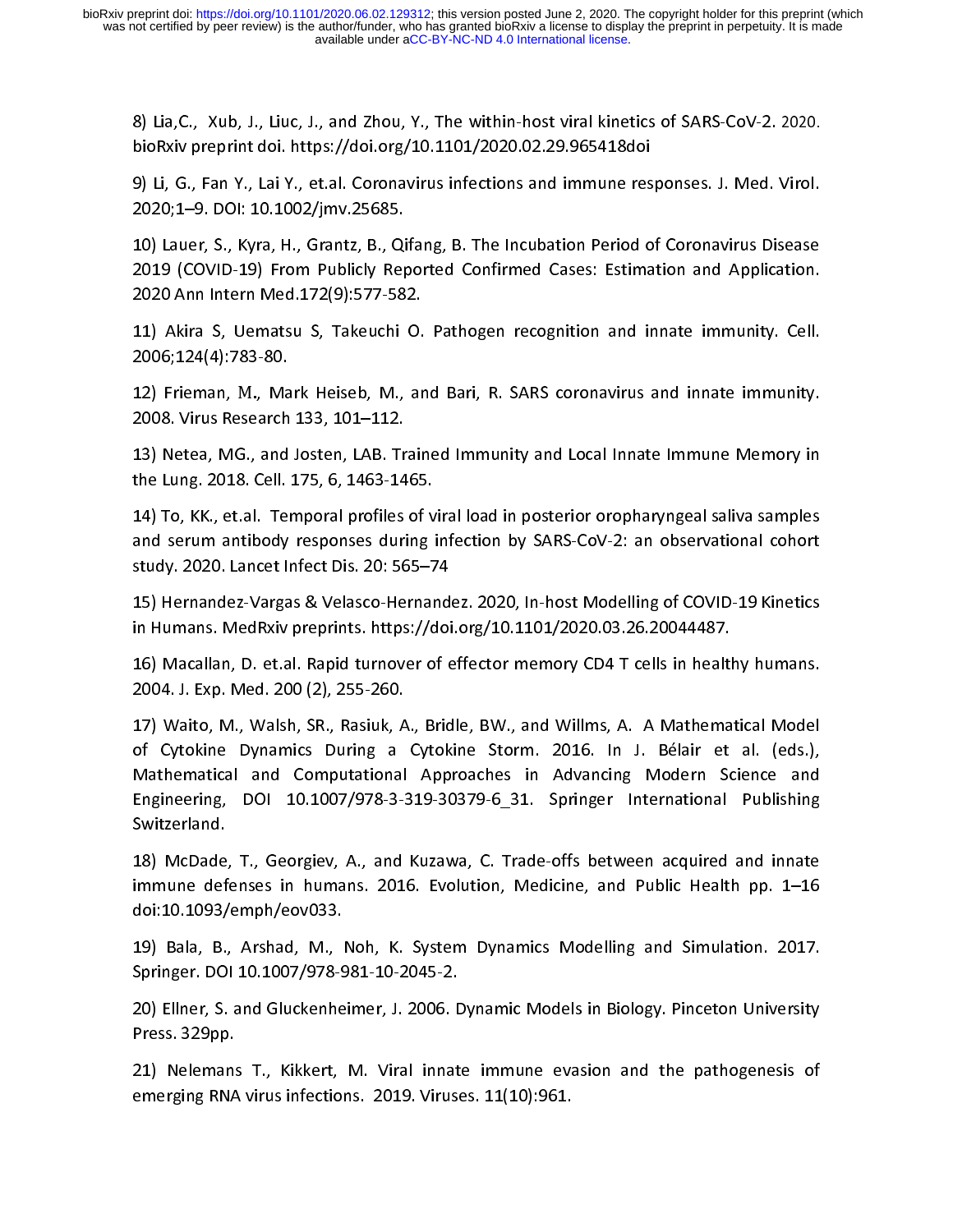JAMA. 323, 15, 1502-1503.<br>23) Yang, J. et.al. persistent viral RNA during recovery period of a patient with SARS-CoV-2<br>infection. 2020. J. Med. Virol. DOI: 10.1002/jmv.25940.<br>24) Li, N. et.al. prolonged SARS-CoV-19 RNA she JAMA. 323, 15, 1502-1503.

23) Li, N. et.al. prolonged SARS-CoV-19 RNA shedding: not a rare phenomenon. 2020. J.<br>24) Li, N. et.al. prolonged SARS-CoV-19 RNA shedding: not a rare phenomenon. 2020. J.<br>25) Yang Liu, Y., Yan, L-M., Wan, L., Xiang, T-X.,

massim as as in the sends of the sends of the sending:<br>24) Li, N. et.al. prolonged SARS-CoV-19 RNA shedding:<br>Med. Virol. DOI: 10.1002/jmv.25952.<br>25) Yang Liu, Y., Yan, L-M., Wan, L., Xiang, T-X., Le, A., Li<br>W. Viral dynami 24) Highland Prolonged State Coven Counter Coven Coven Protection 2020.<br>25) Yang Liu, Y., Yan, L-M., Wan, L., Xiang, T-X., Le, A., Liu, J-M., Peiris, M., Poon, L., Zhang,<br>W. Viral dynamics in mild and severe cases of COVID 25) Yang Liu, Y., Yan, L-M., Wan, L., X<br>W. Viral dynamics in mild and se<br>https://doi.org/10.1016/S1473-3099(<br>26) More, J., and June, C. Cytokine r<br>368, (6490), 473. 25) W. Viral dynamics in mild and severe cases of COVID-19. 2020. Lancet Infect Dis.<br>
25) More, J., and June, C. Cytokine release syndrome in severe COVID-19. 2020. Science<br>
26) More, J., and June, C. Cytokine release synd

https://doi.org/10.1016/S1473-3099(20)30232-2.<br>26) More, J., and June, C. Cytokine release syndrome in severe COVID-19. 2020. Science<br>368, (6490), 473.<br>27) Al-Tawfiq, J. Asymptomatic corona virus infection: MERS-CoVandSARS

1996)<br>26) More, J., and June, C. Cytokine release syndr<br>368, (6490), 473.<br>27) Al-Tawfiq, J. Asymptomatic corona virus infect<br>2020.Travel Medicine and Infectious Disease,<br>https://doi.org/10.1016/j.tmaid.2020.101608. 368, (6490), 473.<br>27) Al-Tawfiq, J. Asymptomatic corona virus infection: MERS-CoVandSARS-CoV-2.<br>2020.Travel Medicine and Infectious Disease,<br><u>https://doi.org/10.1016/j.tmaid.2020.101608</u>.<br>28) Rothe, C., Schunk, M., Sothman 27) Al-Tawfiq, J. A<br>2020.Travel Medi<br>https://doi.org/10<br>28) Rothe, C., Sch<br>an Asymptomat

2020.Travel Medicine and Infectious Disease,<br>
https://doi.org/10.1016/j.tmaid.2020.101608.<br>
28) Rothe, C., Schunk, M., Sothmann, P., et.al. Transmission of 2019-nCoV Infect<br>
an Asymptomatic Contact in Germany. 2020. N. Eng https://doi.org/10.1016/j.tmaid.2020.101608<br>28) Rothe, C., Schunk, M., Sothmann, P., et.a<br>an Asymptomatic Contact in Germany.<br>doi:10.1056/NEJMc2001468pmid:32003551.<br>29) Liu J, Li S, Liu J, et al. Longitudinal ch an Asymptomatic Contact in Germany. 2020. N. Engl. J. Med. 382, 970–971.<br>doi:10.1056/NEJMc2001468pmid:32003551.

an Asymptomatic Contact in Germany. 2020. N. Engl. J. Med. 382, 970–971.<br>doi:10.1056/NEJMc2001468pmid:32003551.<br>29) Liu J, Li S, Liu J, et al. Longitudinal characteristics of lymphocyte responses and<br>cytokine profiles in t an Asymptomatic Contact in Germany. 2020 10:10.1056/NEJMc2001468pmid:32003551.<br>29) Liu J, Li S, Liu J, et al. Longitudinal characteristics of lymphocyte responses and<br>cytokine profiles in the peripheral blood of SARS-CoV-2 29) Liu J, Li S, Liu J, et al. Longitudinal cheviokine profiles in the peripheral blood of SA ahead of print, 2020 Apr 18]<br>10.1016/j.ebiom.2020.102763. cytokine profiles in the peripheral blood of SARS-CoV-2 infected patients [published online<br>ahead of print, 2020 Apr 18]. EBioMedicine. 2020;102763. DOI:<br>10.1016/j.ebiom.2020.102763. cytokine profiles in the peripheral blood of Sarah patients in the peripheral blood of Sarah print, 2020 April 18]. EBioMedicine. 2020;102763. DOI:<br>10.1016/j.ebiom.2020.102763.<br>Conflict of interest statement

#### Conflict of interest statement

10.1016/j.ebiom.2020.102763.<br>Conflict of interest statement<br>Author JAVIER DARIO BURGOS was employed by the company COROPORACION PARA LA THE<br>2016 Conflict of interest statement<br>1016 Author JAVIER DARIO BURGOS<br>1016 STIGACION E INNOVACIO (<br>|<br>|<br>| INVESTIGACION E INNOVACION-CIINAS. The author declare that the research was<br>conducted in the absence of any commercial or financial relationships that could be<br>construed as a potential conflict of interest.<br>**Ethics stateme** INVERTIGACION EXTIGACION Examples and the absence of any commercial or financial relationships that could be<br>
INVERTIGACION-CONSTRIBUTE:<br>
INVERTIGACION-CIINAS NO animal studies are presented in this manuscript.<br>
INVERTIGAC construed as a potential conflict of interest.<br>Ethics statements<br>No animal studies are presented in this manuscript.<br>No human studies are presented in this manuscript

#### Ethics statements

Ethics statements<br>No animal studies are presented in this man<br>No human studies are presented in this man<br>No potentially identifiable human images or

No human studies are presented in this manuscript.<br>No potentially identifiable human images or data is p<br>Data availability statement No potentially identifiable human images or data is<br>Data availability statement

No potential in the study.<br>Note availability statement<br>Application in this study. Data availability statement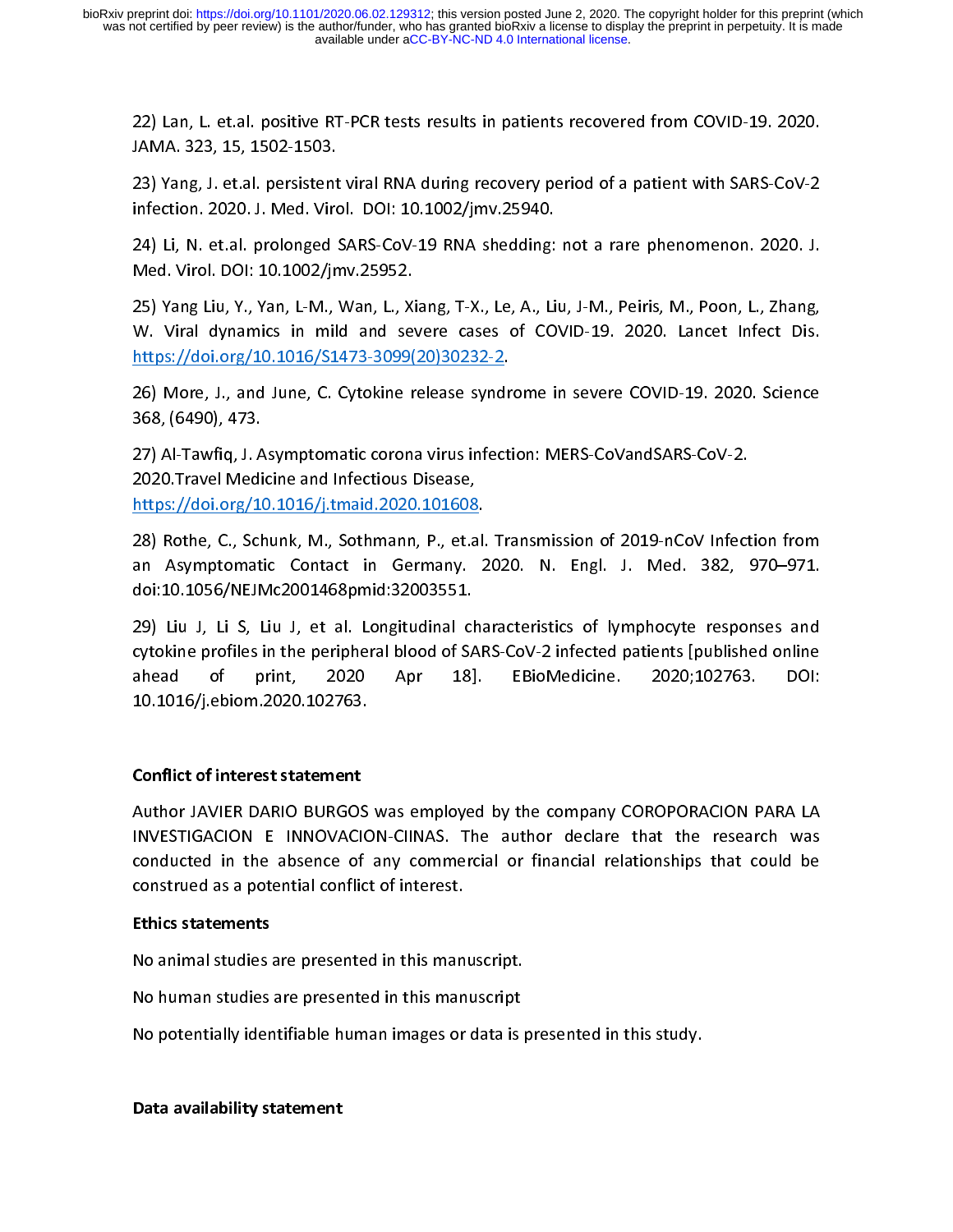$\mathcal{A}$  , the article in this study are included in the article  $\mathcal{A}$  supplementary files files for article  $\mathcal{A}$ 



 $\ddot{a}$ Legend Figure 1. The coupled dynamics of immune cells and virus burden resembling<br>recurrence of positive of SARS-CoV-2 RNA in COVID-19 patients.<br>Figure 2. Cytokine storm syndrome

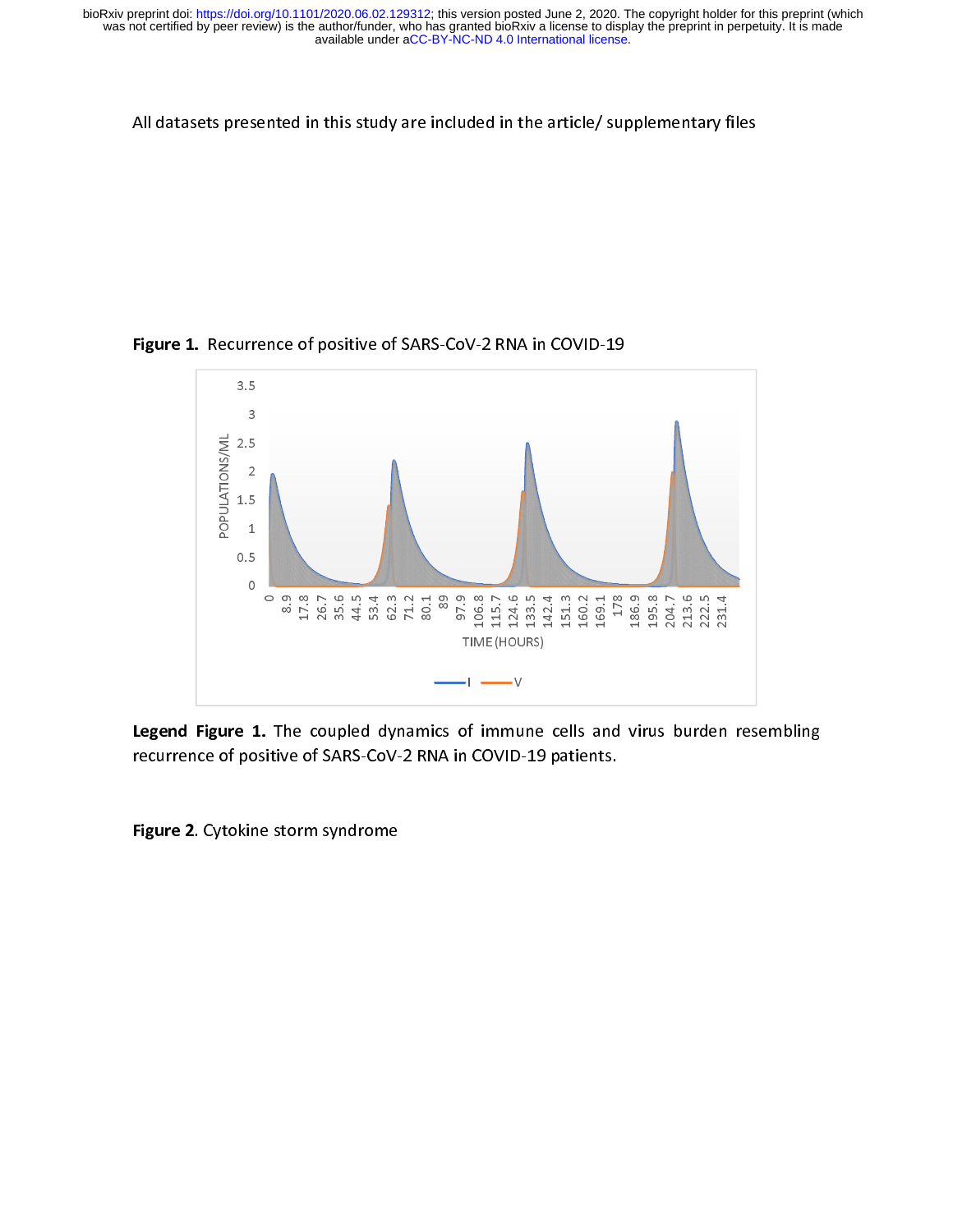

i<br>t Legend Figure 2. Increasing cascade of cytokines in patients with deficient innate immune<br>response IIR<1 with  $1 \le \alpha \le 4$ . Some of these patients surely die, because the pro-<br>inflammatory cytokines are detrimental. response IIR<1 with  $1 \leq \alpha \leq 4$ . Some of these patients surely die, because the pro-<br>inflammatory cytokines are detrimental.<br>Table 1. System dynamic model parameters inflammatory cytokines are detrimental.<br>Table 1. System dynamic model parameters

| Table 1. System dynamic model parameters |                                                        |                         |
|------------------------------------------|--------------------------------------------------------|-------------------------|
| Component (symbol)                       | <b>Description (units)</b>                             | Value                   |
| stocks                                   |                                                        |                         |
| Viral Burden $(v)$                       | Log <sub>10</sub> copies/ml                            | Initial<br>$value = 1$  |
| Immune cells $(i)$                       | $Log10$ cells/ml                                       | Initial<br>value=1      |
| Innate immune<br>response<br>(IIR)       | Normal Random Variable (adimensional)                  | (N(1,0.05))             |
| Cytokines concentration<br>(c)           | pg/ml                                                  | Initial<br>value=1      |
| parameters                               |                                                        |                         |
| Initial viral load $\alpha$              | copies/ml                                              | $0 \leq \alpha \leq 10$ |
| interaction rate $\beta$                 | Contacts between immune cells and virus/ml*hour        | 0.96                    |
| Immune Cells<br>death<br>rate $\gamma$   | (cells/ml* hour)                                       | 0.11                    |
| Maximum<br>production<br>rate M          | % cytokine concentration                               | 0≤M≤1                   |
| Stimulus S                               | Effect of immune cells activity on cytokine production | Function                |
| Avg Cytokine                             | Log10 of average cytokine concentration                |                         |
| flows                                    |                                                        |                         |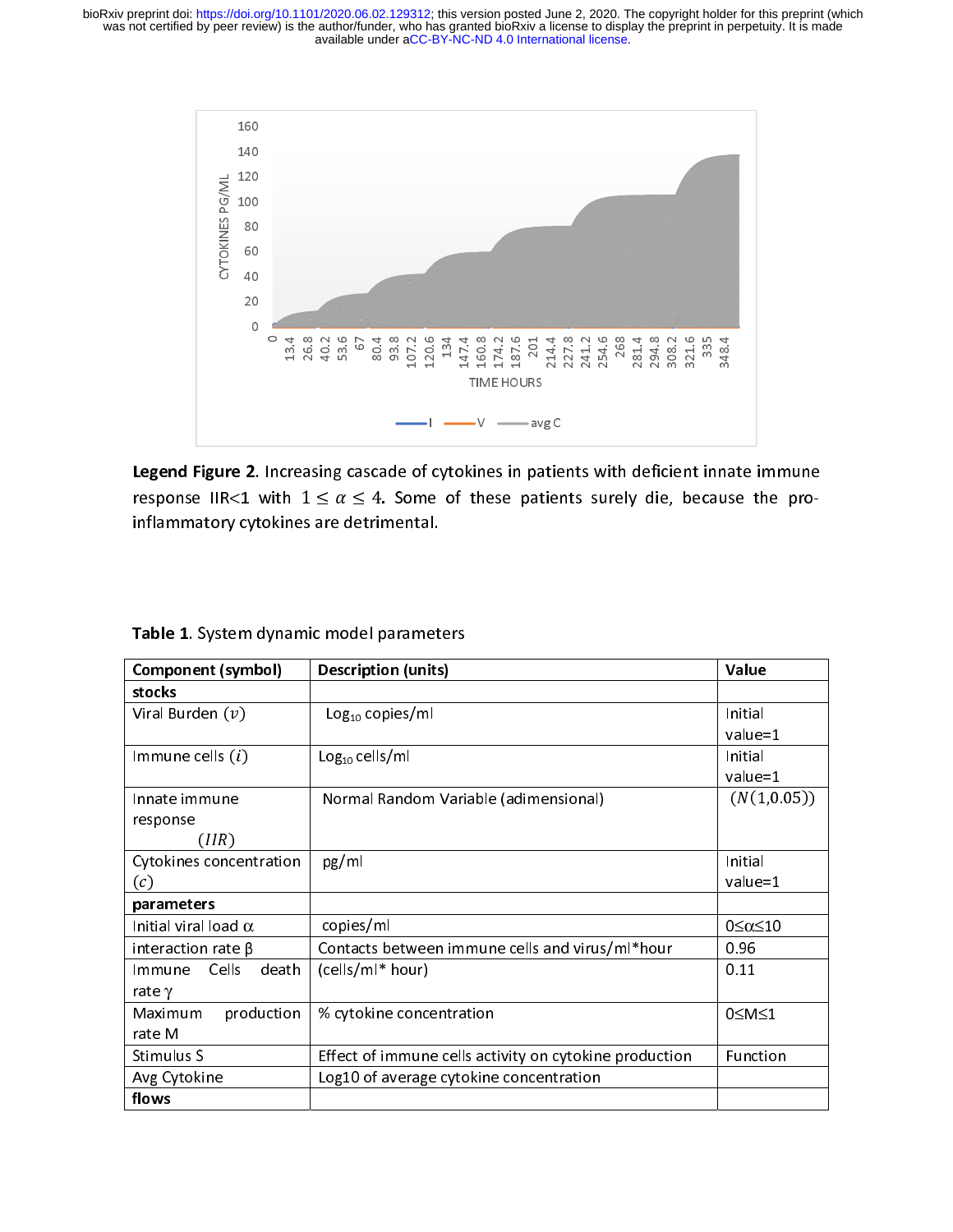| Virus replication         | Effect of virus load on Viral burden              | Function        |  |  |  |
|---------------------------|---------------------------------------------------|-----------------|--|--|--|
| Virus decay               | Effect of IIR on the viral burden                 | <b>Function</b> |  |  |  |
| Cell-virus interaction    | Effect of immune cells on the virus burden        | Function        |  |  |  |
| Cell death                | Effect of death rate on cell population           | Function        |  |  |  |
| Cytokine production       | Effect of maximum production rate and stimulus on | Function        |  |  |  |
|                           | cytokine concentration                            |                 |  |  |  |
| Cytokine decline $\delta$ | Effect of intensity of virus exposure on cytokine | Function        |  |  |  |
|                           | concentration                                     |                 |  |  |  |
| 0f<br>Intensity<br>virus  | Global effect of virus decay                      | Function        |  |  |  |
| exposure                  |                                                   |                 |  |  |  |

 $\overline{a}$  $\overline{a}$  $\overline{1}$  $\overline{1}$ 

|             |                  |      |                                           |        |             |                                                            | LOW VIRAL LOAD WITH OPTIMAL AND SUBOPTIMAL INNATE IMMUNITY |        |                |
|-------------|------------------|------|-------------------------------------------|--------|-------------|------------------------------------------------------------|------------------------------------------------------------|--------|----------------|
| $\alpha$    | <b>IIR LEVEL</b> |      |                                           |        |             | Virus shedding time in hours (circulating viral copies/ml) |                                                            |        | Cytokine pg/ml |
| $\mathbf 1$ | 0.1              | 4(0) | 37(1)                                     | 75(1)  | 120(2)      | 172(2)                                                     | 234(4)                                                     | 314(6) | 138            |
|             | 0.2              | 3(0) | 41(1)                                     | 82(1)  | 129(2)      | 183(2)                                                     | 247(3)                                                     | 325(4) | 124            |
|             | 0.5              | 3(0) | 51(1)                                     | 110(2) | 175(2)      | 245(2)                                                     | 330(3)                                                     |        | 75             |
|             | 0.8              | 2(0) | 115(2)                                    | 240(2) |             |                                                            |                                                            |        | 20             |
|             | $\mathbf{1}$     |      |                                           | 8      |             |                                                            |                                                            |        |                |
| 0.5         | 0.1              | 2(0) | 64(1)                                     | 130(2) | 207(2)      | 297(2)                                                     |                                                            |        | 62             |
|             | 0.2              | 2(0) | 81(2)                                     | 170(2) | 270(2)      |                                                            |                                                            |        | 45             |
|             | 0.5              |      | no shedding<br>no shedding<br>no shedding |        |             |                                                            |                                                            |        | 8              |
|             | 0.8              |      |                                           |        |             |                                                            |                                                            |        | 7              |
|             | $\mathbf{1}$     |      |                                           |        |             |                                                            |                                                            |        | 7              |
| 0.2         | 0.1              | 2(0) | 220(2)                                    |        |             |                                                            |                                                            |        | 18             |
|             | 0.2              |      |                                           |        | no shedding |                                                            |                                                            |        | 8              |
|             | 0.5              |      |                                           |        | no shedding |                                                            |                                                            |        | 7              |
|             | 0.8              |      |                                           |        | no shedding |                                                            |                                                            |        | 7              |
|             | $\mathbf{1}$     |      |                                           |        | no shedding |                                                            |                                                            |        | 6              |
| 0.1         | 0.1              |      |                                           |        | no shedding |                                                            |                                                            |        | 5              |
|             | 0.2              |      |                                           |        | no shedding |                                                            |                                                            |        | 5              |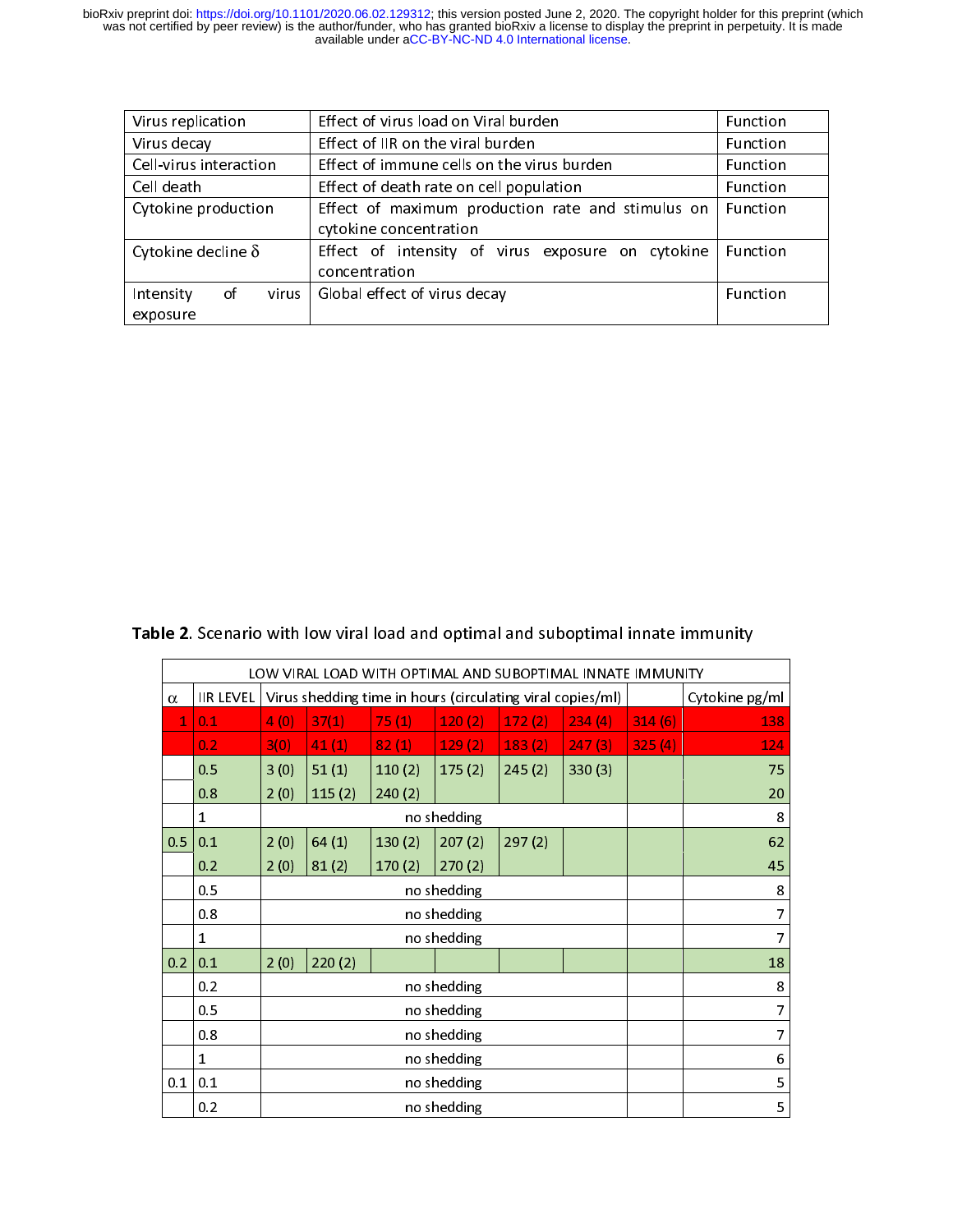| U.S | no shedding |  |
|-----|-------------|--|
| 0.8 | no shedding |  |
|     | no shedding |  |

Legend Table 2. The acute or severe symptomatic individuals corresponds with those lines in red. Asymptomatic or mild asymptomatic individuals are indicated with green lines. The white lines correspond to patients who get infected but do not get the disease. white lines correspond to patients who get infected but do not get the disease.

 $\overline{a}$  $\overline{a}$  $\overline{1}$  $\overline{1}$ 

|          |                                              | <b>Table 3:</b> Sections With Ingh Vital Ioad With Optimal Innate Infinitivity. |                  |  |                        |                                               |  |  |     |  |  |
|----------|----------------------------------------------|---------------------------------------------------------------------------------|------------------|--|------------------------|-----------------------------------------------|--|--|-----|--|--|
|          | HIGH VIRAL LOAD WITH OPTIMAL INNATE IMMUNITY |                                                                                 |                  |  |                        |                                               |  |  |     |  |  |
| $\alpha$ | IIR.                                         | virus shedding time (Hours) (VIRUS COPIES/ML)                                   | Cytokine (366 h) |  |                        |                                               |  |  |     |  |  |
|          |                                              | 4(1)                                                                            |                  |  |                        | 36 (1) 70 (1) 110 (2) 160 (3) 217 (4) 296 (6) |  |  | 130 |  |  |
| 3        |                                              | 3(1)                                                                            |                  |  | $32(2)$ 70 (2) 128 (4) |                                               |  |  | 129 |  |  |
| 4        |                                              | 2(1)                                                                            | 36(3)            |  |                        |                                               |  |  | 80  |  |  |
| 4.2      |                                              | 1(3)                                                                            | 39(7)            |  |                        |                                               |  |  | 90  |  |  |
| 5.       |                                              | no shedding                                                                     |                  |  |                        |                                               |  |  | 50  |  |  |
| 10       |                                              | no shedding                                                                     |                  |  |                        |                                               |  |  | 126 |  |  |

Legend Table 3. When infection is contracted from high viral doses, it is possible to become ill with COVID-19, even if they have an adequate innate immune response, as<br>highlighted in red. Individuals highlighted in green could corresponds to super-spreaders.<br>Table 4. Scenario with high viral load with a de highlighted in red. Individuals highlighted in green could corresponds to super-spreaders.

|          |      | Table 4. Scenario with high viral load with a deficient innate immunity. |        |       |                                                |         |                  |
|----------|------|--------------------------------------------------------------------------|--------|-------|------------------------------------------------|---------|------------------|
|          |      |                                                                          |        |       | HIGH VIRAL LOAD WITH DEFICIENT INNATE IMMUNITY |         |                  |
| $\alpha$ | IIR. | virus shedding time (hours) (VIRUS COPIES/ML)                            |        |       |                                                |         | Cytokine (366 h) |
|          |      | $0.1$   3 (0)                                                            | 30(2)  | 67(3) | 117(5)                                         | 207(11) | 198              |
| 4        | 0.1  | 1(4)                                                                     | 53(14) |       |                                                |         | 145              |
|          |      |                                                                          |        |       |                                                |         | 66               |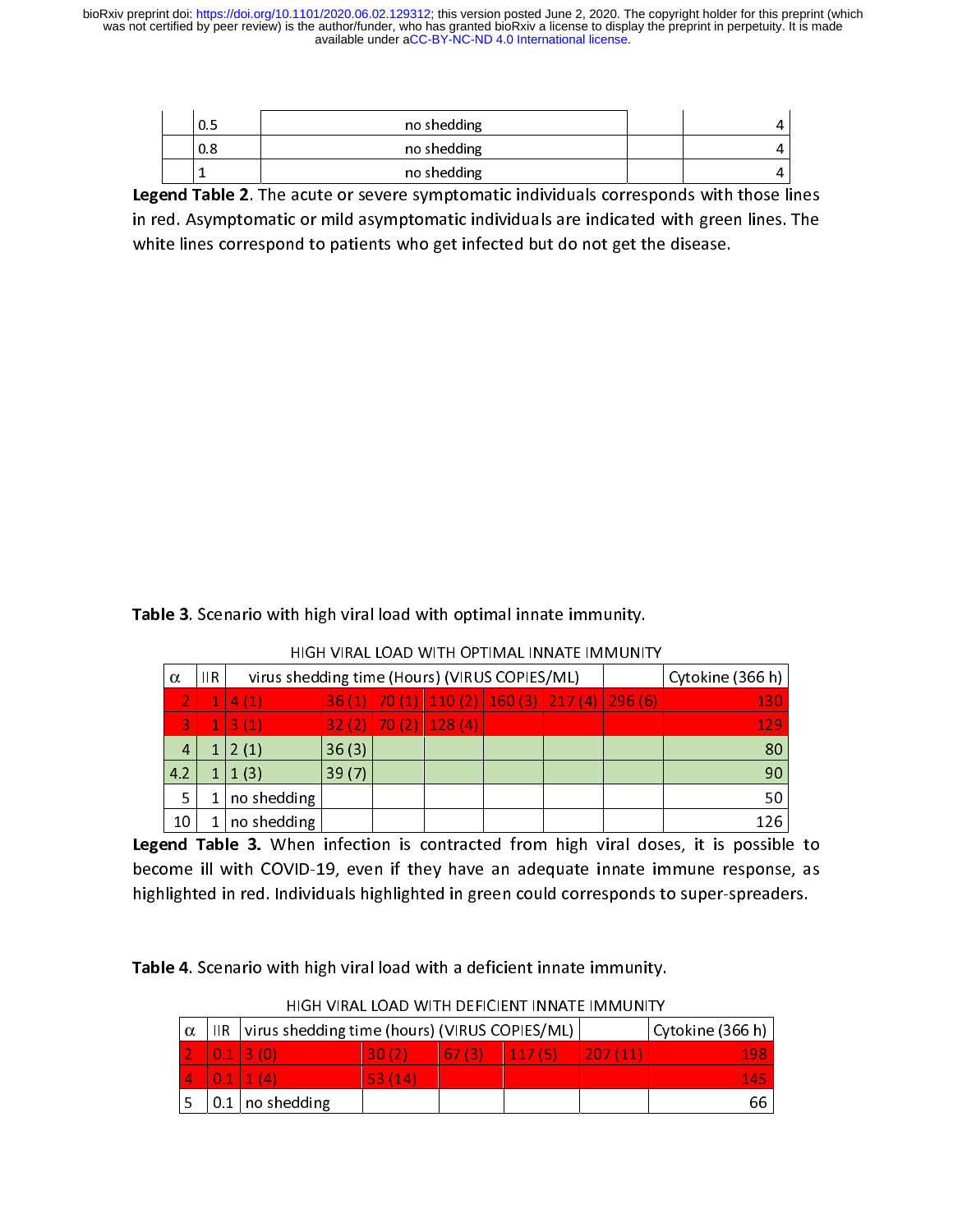|  | $10 0.1 $ no shedding |  |  |  |  |
|--|-----------------------|--|--|--|--|

Legend Table 4. The worst scenario, high viral load with deficient IIR, corresponding probably with severe symptomatic individuals. Note the high levels of cytokines in these<br>cases. Interestingly, with  $\alpha$ >4 copies/ml, a counterintuitive result appears, individuals who<br>receive a high initial viral load, b  $p$  recast, interestingly, with  $\alpha$  >4 copies/ml, a counterintuitive result appears, individuals who receive a high initial viral load, but do not develop the disease. receive a high initial viral load, but do not develop the disease.

 $\overline{a}$ KINEX 1. STOCK FLOW DIAGRAM OF WITHIN-HOTS DTNAMIC OF WITHIN-HOST VIRAL<br>KINETICS OF CORONAVIRUS (SARS CoV-2) IN HUMANS. KINETICS OF CORONAVIRUS (SARS CoV-2) IN HUMANS.